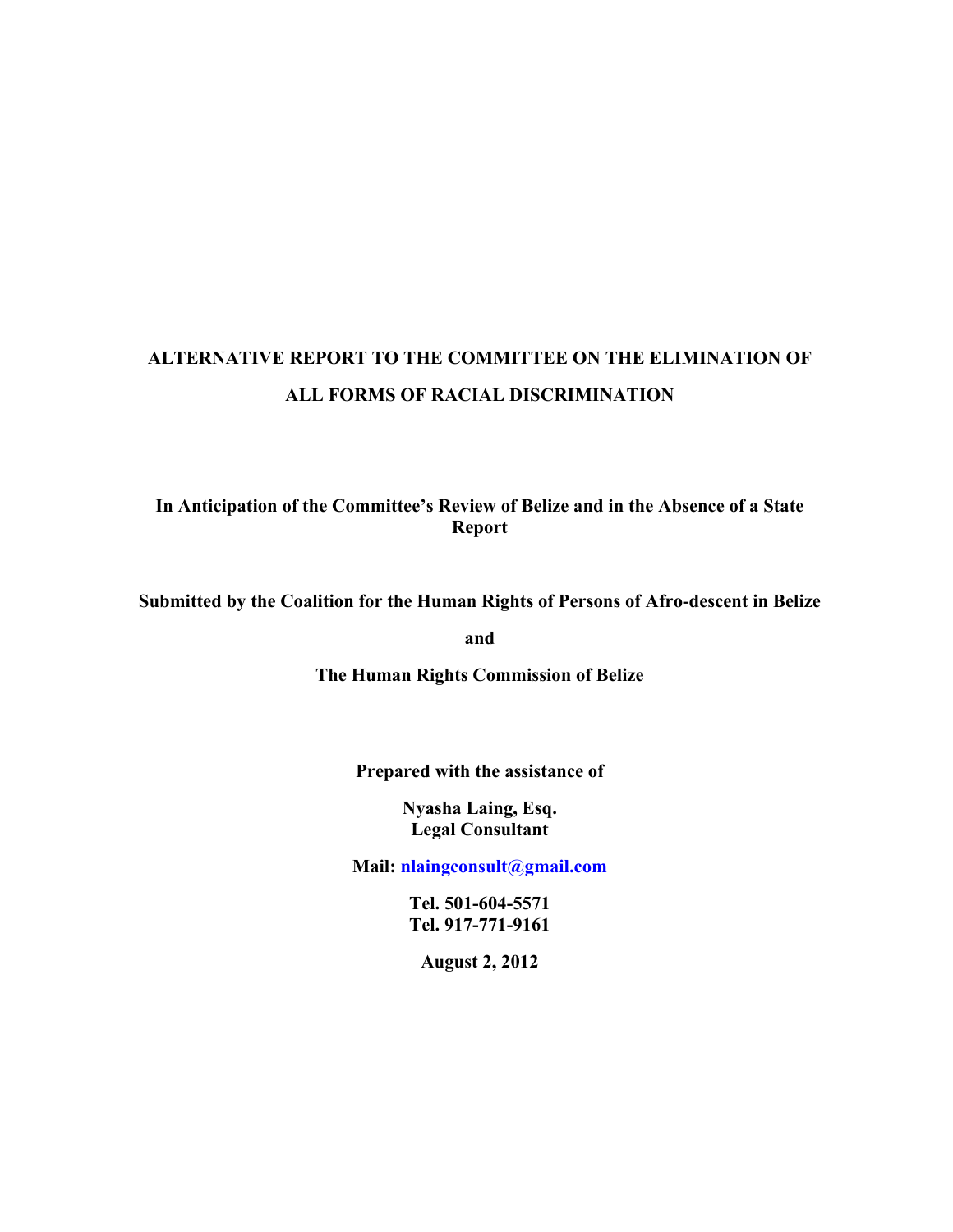## **Table of Contents**

| I.   | <b>Introductory Notes</b>                    | $\overline{2}$ |
|------|----------------------------------------------|----------------|
| П.   | <b>Executive Summary</b>                     | $\mathbf{2}$   |
| Ш.   | <b>Country Background</b>                    | 3              |
| IV.  | Socio-Economic and Legal Framework           | 7              |
| V.   | <b>Civil Rights</b>                          | 16             |
| VI.  | <b>Social, Economic, and Cultural Rights</b> | 27             |
| VII. | <b>Education and Information</b>             | 30             |
|      | <b>VIII.</b> Priority Recommendations        | 31             |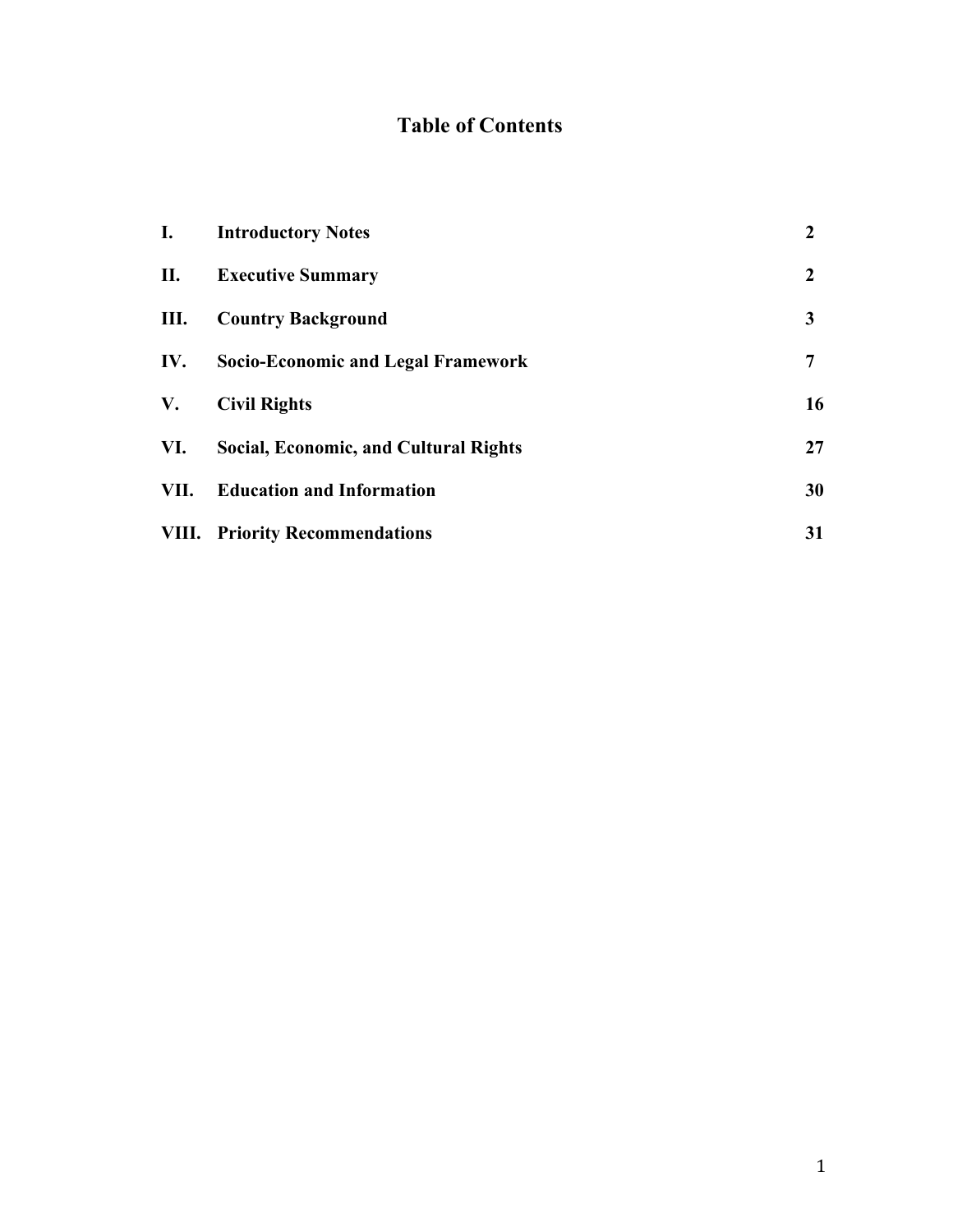#### I. Introductory Notes

This Report is addressed to the Committee on the Convention on the Elimination of All Forms of Racial Discrimination (CERD) in Geneva and represents an alternative to the State Report for the reporting periods 1-5 in respect of the CERD. The report was prepared without the benefit of a review of a State Report, and in the absence of data customarily available through official channels. Despite the failure of the State to gather or make available demographic data relevant to the situation of afro-descendant populations *vis a vis*  its treaty obligations under the CERD, this shadow report seeks to present the CERD Committee with a holistic portrait of the most critical structural, cultural, economic, and institutional conditions affecting Afro-descendants in Belize. Research carried out for the preparation of this report employed a four-pronged methodology: (1) extensive review of statistical data relating to social indicators affecting Afro-descendants; (2) participation in, and review of, research and literature relating to the issues surrounding juveniles and crime control in Belize; (3) youth focus groups; and (4) consultation with academics, officials, and members of civil society. The report represents the culmination of a training and sensitization process initiated by members of the Government of Belize in 2010, the resulting undertakings on the part of civil society stakeholders being viewed by them as a fortuitous opportunity to assist in the fulfillment of its treaty reporting obligations. In this regard, the parties look forward to collaborating with key stakeholders to achieve national dialogue around the human rights of Afro-descendant persons, and all persons in Belize.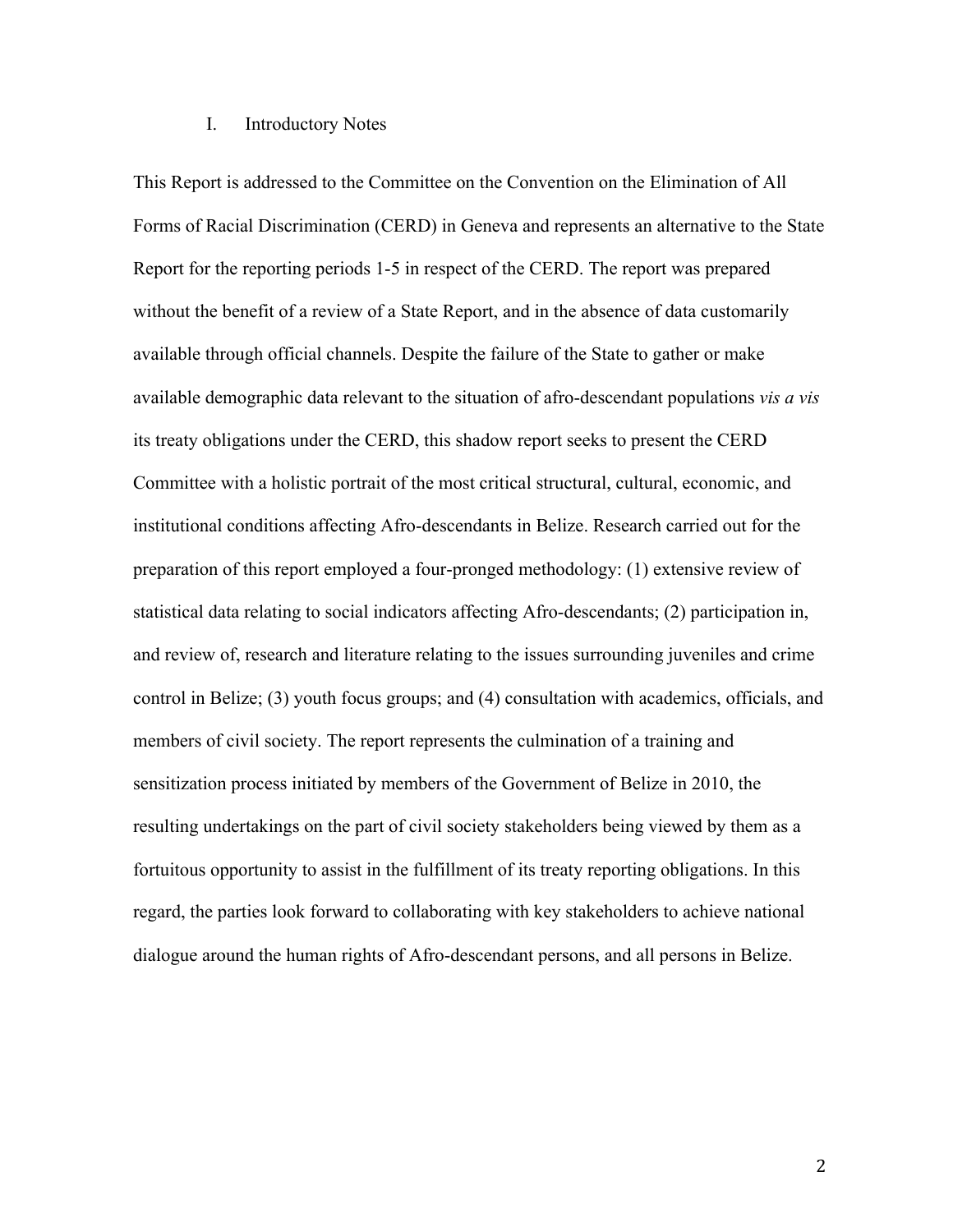## II. Executive Summary

Belize is a country experiencing which has experienced significant demographic and cultural changes in recent decades and whose populations currently undergoing a process of transition from largely rural to urban. These shifts have revealed and compounded a postcolonial situation of de facto racial discrimination against afro-descendant communities that has not been ameliorated by government policies conscious of the importance of racial tolerance and diversity and education in reducing racial and ethnic stigmas, and improving equal access and equal protection under the law. Belize's failure to collect and make available disaggregated statistical data and its failure to report to the Treaty Committee have marginalized afro-descendant communities and stakeholders, creating a lack of access to information that impedes the development of a strong racial identity among afrodescendants, data analysis and the development of social and cultural programs that reflect the needs of afro-descendant communities, and meaningful representations of afrodescendant persons in the media. Furthermore, Belize's failure to implement laws and policies that recognize the equal rights and protection provisions of its Constitution and of the CERD - including laws and policies in the areas of social, cultural, economic rights, access to education, and the equal protection and security of its citizens - have resulted in significant violations of the Convention.

### III. Country Background

1. Geographic Location

Belize is located in the Yucatan Peninsula adjacent to Mexico to the Northwest and Guatemala to the Southwest. Belize's lengthy coastline adjoins the Caribbean Sea, and the

3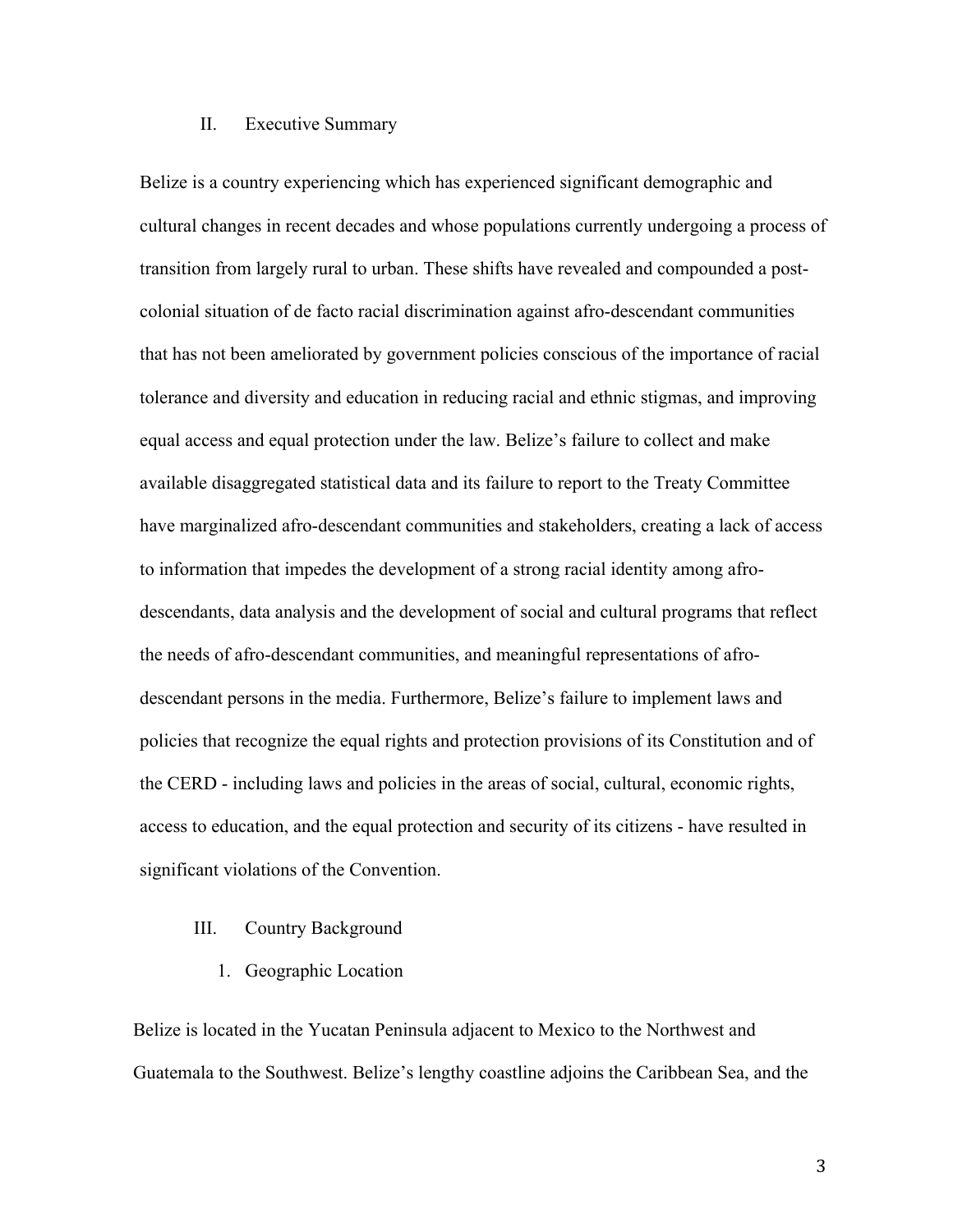coastal areas are rich with marine resources. Belize's total size is 22,960 km², of which 22,800 km<sup>2</sup> is land and 160 km<sup>2</sup> is water; which makes the country roughly the size of the U.S. State of Massachusetts. Because of its proximity to both, Belize has always enjoyed a friendly relationship with the Caribbean and Central America. The country has been a member of the Caribbean Community (CARICOM) regional block since 1974 and has also maintained membership in the Central American Integration System and the Organization of American States, indicating a bifurcated national identity resulting from the interplay of historical, political, economic, social, and cultural ties to both the Caribbean and Central American regions.

#### 2. Demographic Situation

Belize is a diverse country located physically and figuratively at the crossroads of Latin America and the Caribbean. Its official language is English, the majority of its people speaking English Creole as a first or second language. The population of Belize, according to preliminary census data for 2011, totaled 323,359, with over 65% of the population under the age of 25. Almost one-third of the entire country's population resides in the Belize District, the majority of these situated in Belize City, the country's commercial hub. San Ignacio, Orange Walk, Corozal, and Dangriga are the towns representing the next significant population centers. There are four main ethnic groups in Belize. The most prevalent today are the Mestizo, who constitute almost half of the population. Northern Belize is home to the largest percentage of Mestizos, who constitute 52% of the total population. The second largest group comprises the Creoles, who account for 21% and are the predominant group in the Belize district, where they comprise over half the population. The third largest group is that comprising Kekchi and Mopan Maya, or 10% of the

4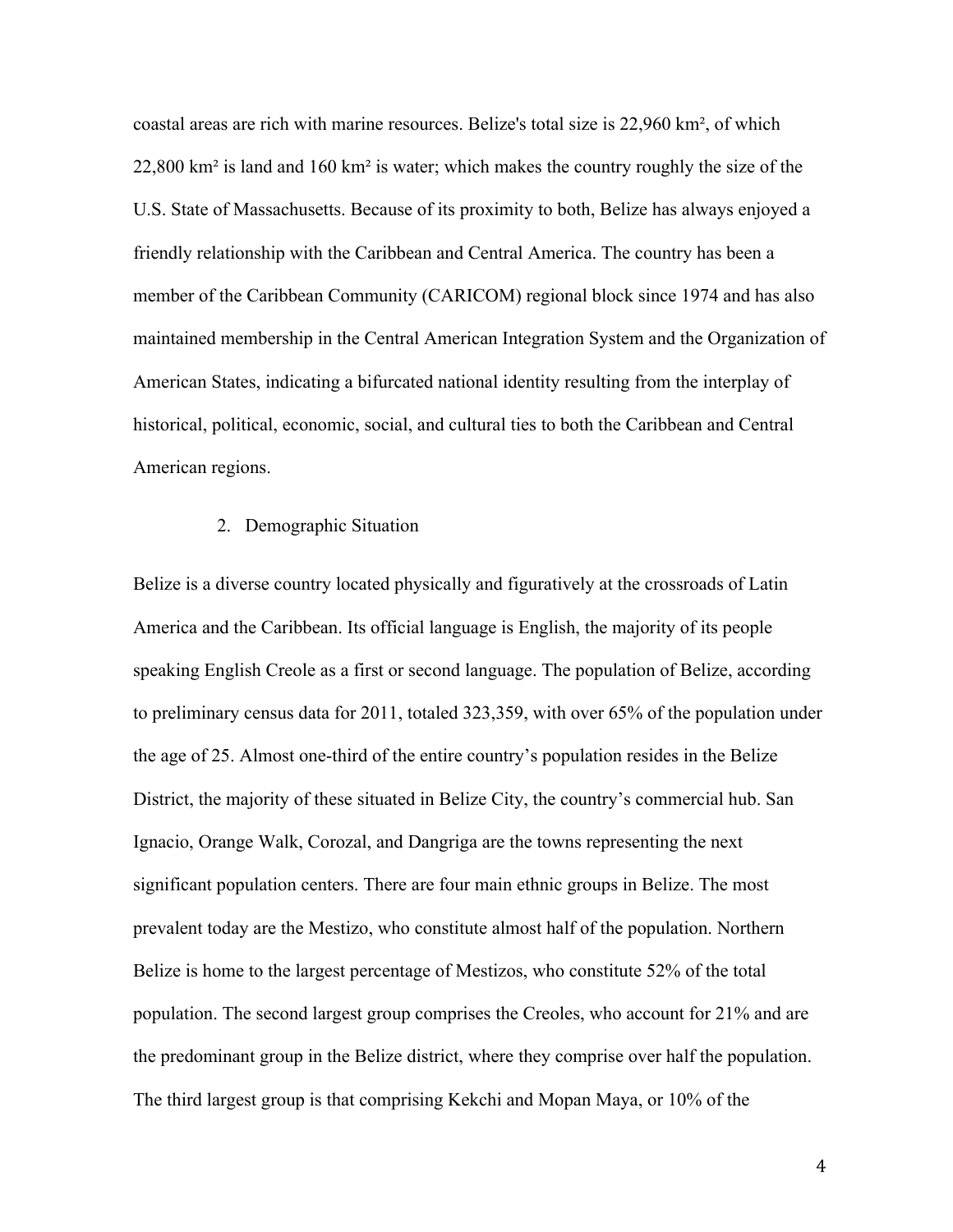population. The Garifuna comprise approximately 4.6% and are most predominant in the Southern districts of Stann Creek and Toledo. In descending proportions, Belize is also home to first, second, and third generation families of varying Asian and Middle Eastern descent, as well as Mennonites and other Caucasians. It is remarkable to note that 6 per cent of the total population identified as "Mixed" or "Other" or were unsure of their ethnicity in the 2010 Census results, indicating a plethora of mixed ethnic identities.

While rural communities remain prominent and many are thriving, Belize is experiencing a steady transition from rural to urban. Having seen rapid population growth in just over a decade, from 242,042 in the 2000 Census to 303,422 in 2010, Belize has also experienced demographic shifts and significant growth in town centers such as Dangriga and Orange Walk that contribute to commerce and agricultural production. This urbanization trend is likely to continue, as shown in Table 1.1, and with it, competition in the labour force among ethnic and racial groups.

## IV. Sociocultural and Historical Framework

Afro-descendants represented the largest and the most culturally significant group in colonial Belize until recent years. The country having been legally established as a slave colony of Great Britain in 1862, an independent Anglophile Black Creole society began to emerge in the decades after emancipation in 1838, with Afro-descendants holding key positions in business, civil society, religion, education, and law enforcement. The remainder of the afro-descendant population remained relegated to wage jobs in service, agriculture, and forestry. In the Stann Creek and Toledo districts, a largely agricultural Afro-indigenous Garifuna population remained largely isolated from the Creole populations of the North

5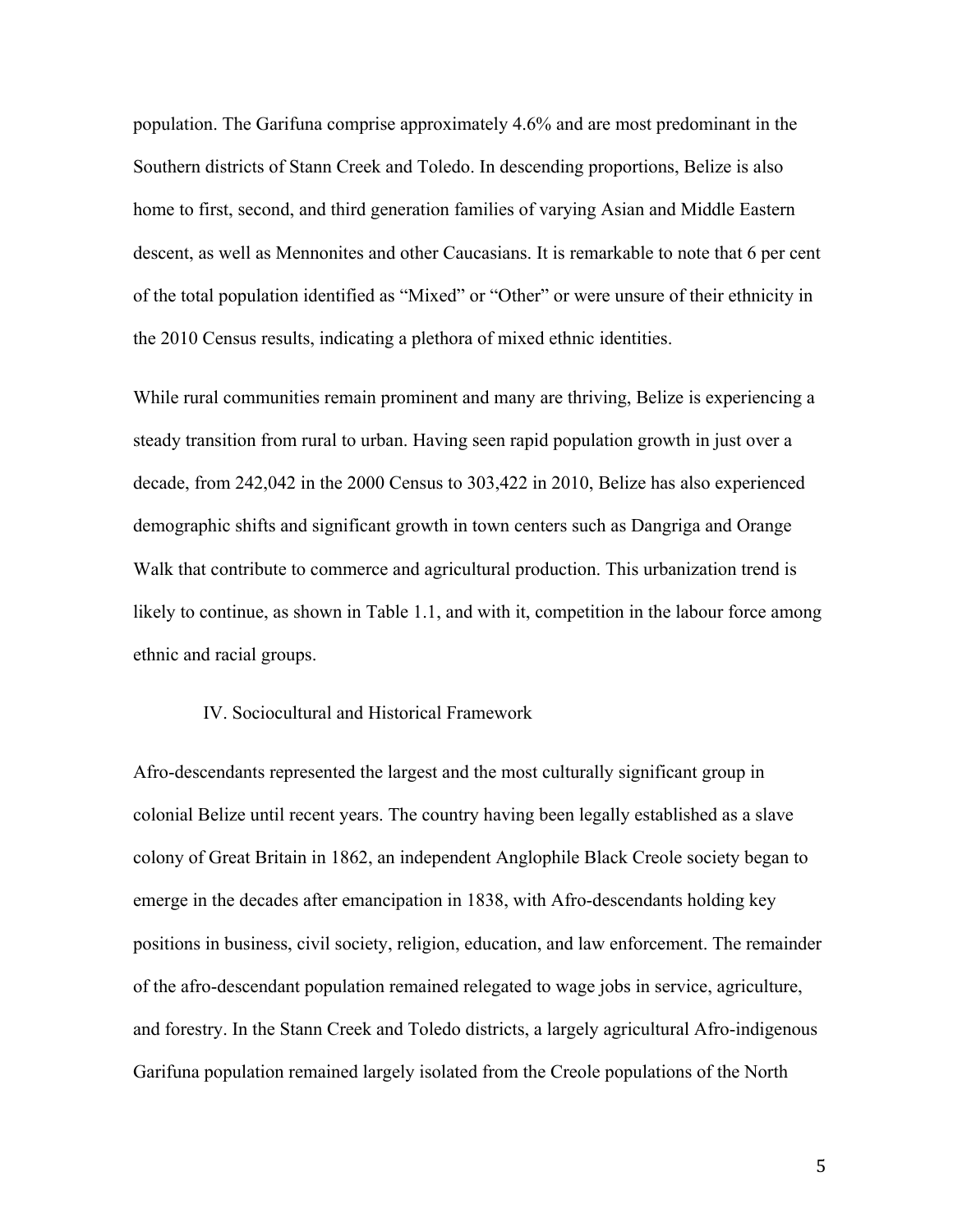until the latter part of the  $20<sup>th</sup>$  century when the process of urbanization began. The Garifuna population engaged primarily in subsistence agriculture, fishing, and forestry. In the late nineteenth and twentieth centuries, with the influx of Mestizo migrants and refugees from neighboring countries, and eventually those of Asian and Middle Eastern origin, the Creole and Garifuna populations dwindled and Mestizo representation in the population began to surpass that of the Afro-descendants.

Another modern characteristic of the local population resulting in major population shifts is migration. In two major waves of migration occurring in the 1960's to the 1980's, an estimated 60,000 Creole and Garifuna persons migrated to the United States to pursue higher education, employment, or improved living conditions – gradually reducing the Creole population from over 60% to percentiles in the 50's, 40's, 30's and  $20's<sup>2</sup>$  and putting the Garifuna community at 7.1% in 2000 and 4.6% in 2010. Today, this cycle of migration continues, with afro-descendant and other families migrating and in most instances to pursue higher education and work opportunities. These acquire gain economic support and legal status from burgeoning family networks in well-established immigrant centers in the United States such as Miami, Houston, New York, Chicago, and Los Angeles, and in turn, work hard to provide remittances to their family members who remain confined to Belize.

## 3. Governing Context

!!!!!!!!!!!!!!!!!!!!!!!!!!!!!!!!!!!!!!!!!!!!!!!!!!!!!!!

Belize maintains a Westminster type constitutional democracy governed by a Head of State, a Governor General, a bicameral parliament, local officials, and a constitutional court. The Cabinet - the chief policy-making body in the Government machinery - is headed by the

<sup>&</sup>lt;sup>2</sup> Myrtle Palacio, Out-migration experiences of a Garifuna community in post-independence Belize (2002).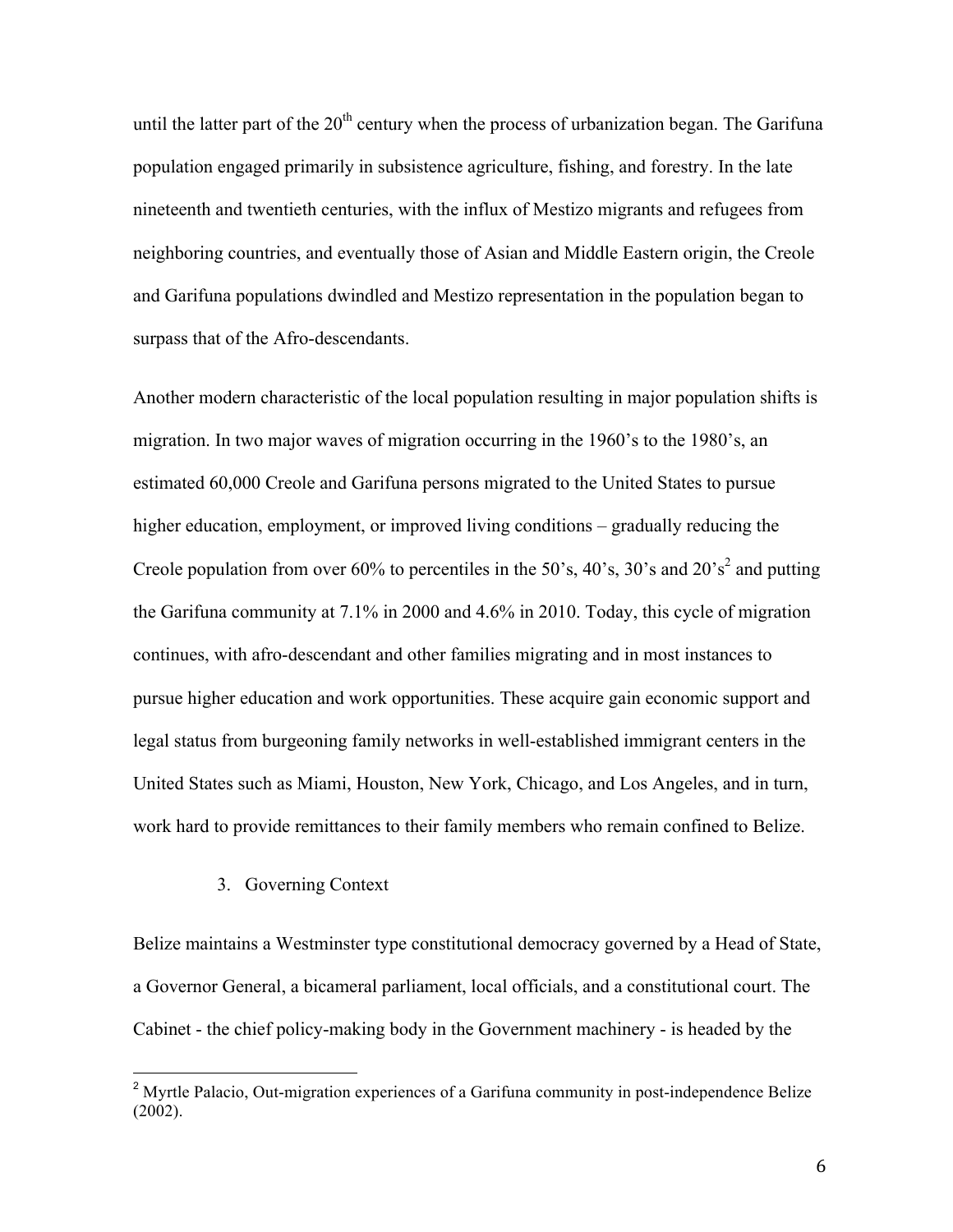Prime Minister, who also serves as leader of his political party. The Cabinet Ministers are drawn from the National Assembly, which comprises both the House of Representatives and the Senate. A major structural obstacle in achieving legal reforms has been the operation of a default system whereby laws are both proposed and ratified not by an independent legislature but mainly by the Cabinet Ministers who also hold responsibilities for their respective portfolios. Belize is also a highly politicized society, with the two main political organs, the People's United Party (PUP) and the United Democratic Party (UDP), having a historically contentious relationship causing polarization along political fault lines. The system of patriarchal political patronage has its deepest roots in poor communities, where communities' and individual's expectations are raised by politicians making commitments to their struggling constituencies.<sup>3</sup> The manifestos of both parties recognize principles of racial equality; however, the Constitution of Belize, (adopted in September 1981) remains the only instrument in which principles of racial equality are enshrined.

### IV. Socio-economic and Legal Framework

1. Background

!!!!!!!!!!!!!!!!!!!!!!!!!!!!!!!!!!!!!!!!!!!!!!!!!!!!!!!

Despite the existence of an afro-descendant majority until recent decades, racial discrimination has a prominent history in Belize. Racism and its disparate impact can be traced to racial subjugation and slavery, the characteristics and pathologies of which should bear more focused research. During the colonial era, Belize emerged as an alternative trading and security post for the British, and expanded into a colonial market for the export of timber and timber products. The slave economy represented the dominant system

<sup>&</sup>lt;sup>3</sup> The Country Poverty Assessment Report for Belize observes that, "attempts at community improvement often fail as elected leaders become entangled in compromises and communities and their members become divided between themselves and from their neighbours, indolent, helpless, cynical, and distrustful." Ibid at 112.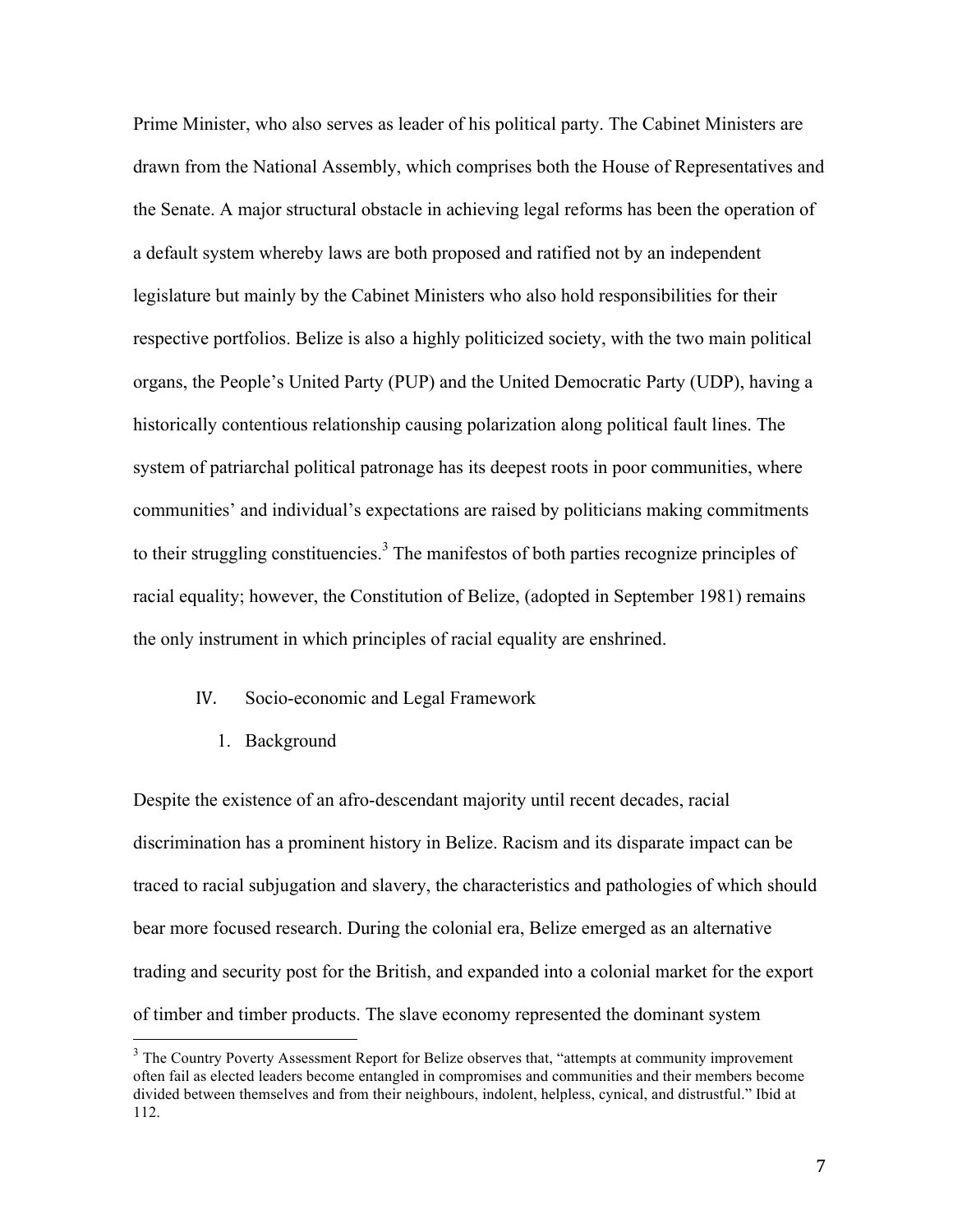practiced by the British in Belize from the late eighteenth century to the mid nineteenth century. Black slaves shipped during the Middle Passage from major slave trading posts were legally transshipped to Belize via Jamaica between the late eighteenth century and the mid nineteenth century. 4

Since the establishment of slave settlements, sociologists and historians have observed whether the conditions of slavery in colonial British Honduras were as harsh as in other parts of the Caribbean where racial subjugation justified the maintenance of a slave economy. Due to the proximity of the slaves and masters working in small crews and in isolated forest areas to conduct logging operations, it has been argued by some of these researchers that the overall quality of slavery in Belize was more egalitarian and companionable – a delicate power balance between slave and master, who exerted his power at the risk of desertion or violence by disgruntled slaves.<sup>5</sup> Nevertheless, slavery existed in Belize with all of its basic elements of inhumanity and legal and sociological domination. In addition, the subjugation of black slaves is revealed by the subtle exertion of domination in the form of curfews and prohibitions of cultural activities, as well as the occurrence of slave rebellions during the early part of the nineteenth century.<sup>6</sup>

It is fair to say that the Afro-descendant populations of the country have not historically enjoyed a cohesive Afro-descendant identity, nor has an Afro-descendant identity been reinforced by the State. A plethora of contributing factors are likely to contribute to this challenge; these include racial subjugation and the unique conditions of slavery and colonialism alluded to above; the colonial educational system and a lack of pride in African

<sup>&</sup>lt;sup>4</sup> Nigel Bolland, *Colonial Resistance in Belize: Essays in Historical Sociology*, 2003, p. 18-44. Donald C. Simmons, *Confederate Settlements in British Honduras*, McFarland and Company Publishers, 2001.

<sup>&</sup>lt;sup>5</sup> See, e.g., John L. Stephens, Incidents of Travel in Central America, Chiapas, and Yucutan,1841.

<sup>6</sup> Nigel Bolland, *Colonial Resistance in Belize*, pp. 18-44, 2003.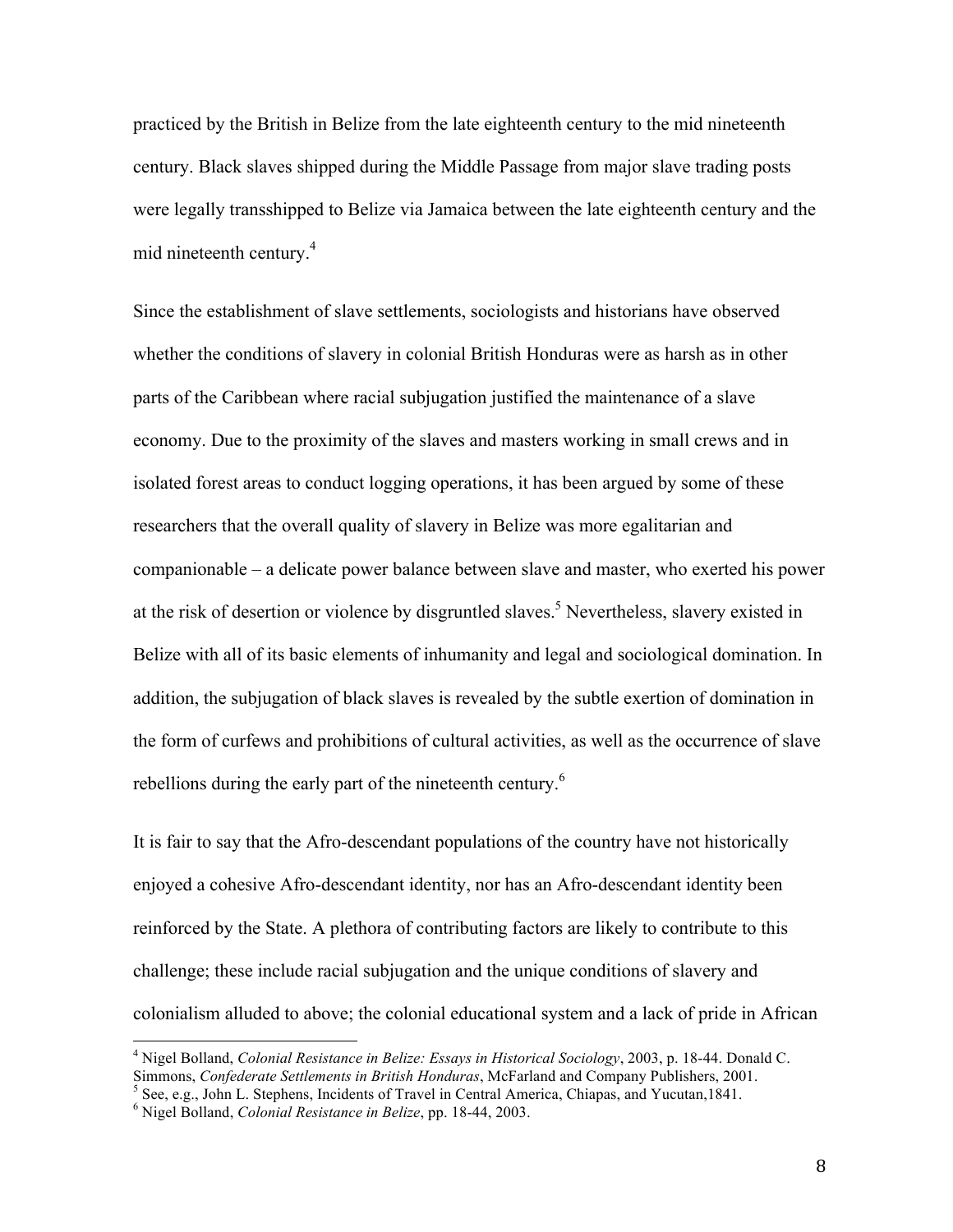roots; socio-cultural, linguistic, and geographic and divisions between Garifuna and Creole communities cemented by colonialism<sup>7</sup>; the constant migration of Afro-descendant Belizeans to the United States<sup>8</sup>; a loss of cultural traditions in afro-descendant communities due to urbanization and a lack of intergenerational knowledge transfer<sup>9</sup>. For example – the history of slavery and racial subjugation having never formed a universal part of the curriculum of primary schools – many elder and uneducated persons in Belize believe the myth that institutional slavery never existed in Belize. Another indicator of a lack of a cohesive racial identity factors is the unwillingness by many Belizeans to self-categorize with a racial group – as opposed to with ethnic categories which are invariably reinforced by family ties, traditions, and cultural affiliations.

The Garifuna community is a case somewhat distinct. In 1797 the British expelled the Garifuna from their homeland of St. Vincent in the Eastern Caribbean, and abandoned them on the island of Roatan*,* Honduras. After a prolonged detention on Roatan during which half of their population was decimated, the remaining Garinagu arrived on the coast of Honduras, and by 1802, a small group made their way to Belize. The mass movement of Garifuna people from Honduras to Belize occurred later in 1832 as Garifuna families fled political persecution after the defeat of conservative Spanish forces that the Garifuna had supported against the colonists.<sup>10</sup> Throughout this experience of migration, and for two centuries after, the Garifuna people, or *Garinagu,* maintained a strong sense of ethnic identity reinforced by afro-indigenous rituals, dance, song and culture passed down. Ethnic pride remains so

<sup>&</sup>lt;sup>7</sup> Jason Bradley DeFay, "Identity Matters: Immigration and the Social Construction of Identity in Garifuna Los Angeles." Dissertation Thesis. University of San Diego. 2004. pp. 3-14.

<sup>&</sup>lt;sup>8</sup> Myrtle Palacio, Out-Migration Experiences of a Garifuna Community in Post-Independence Belize, 2002.<br><sup>9</sup> Joseph Palacio, "The Garifuna, A nation across borders: Essays in Social Anthropology," 2005. <sup>10</sup> Nancie L. Solien Gonzalez, The Sojourners of the Caribbean: Ethnogenesis and Ethnohistory of the

Garifuna,1988.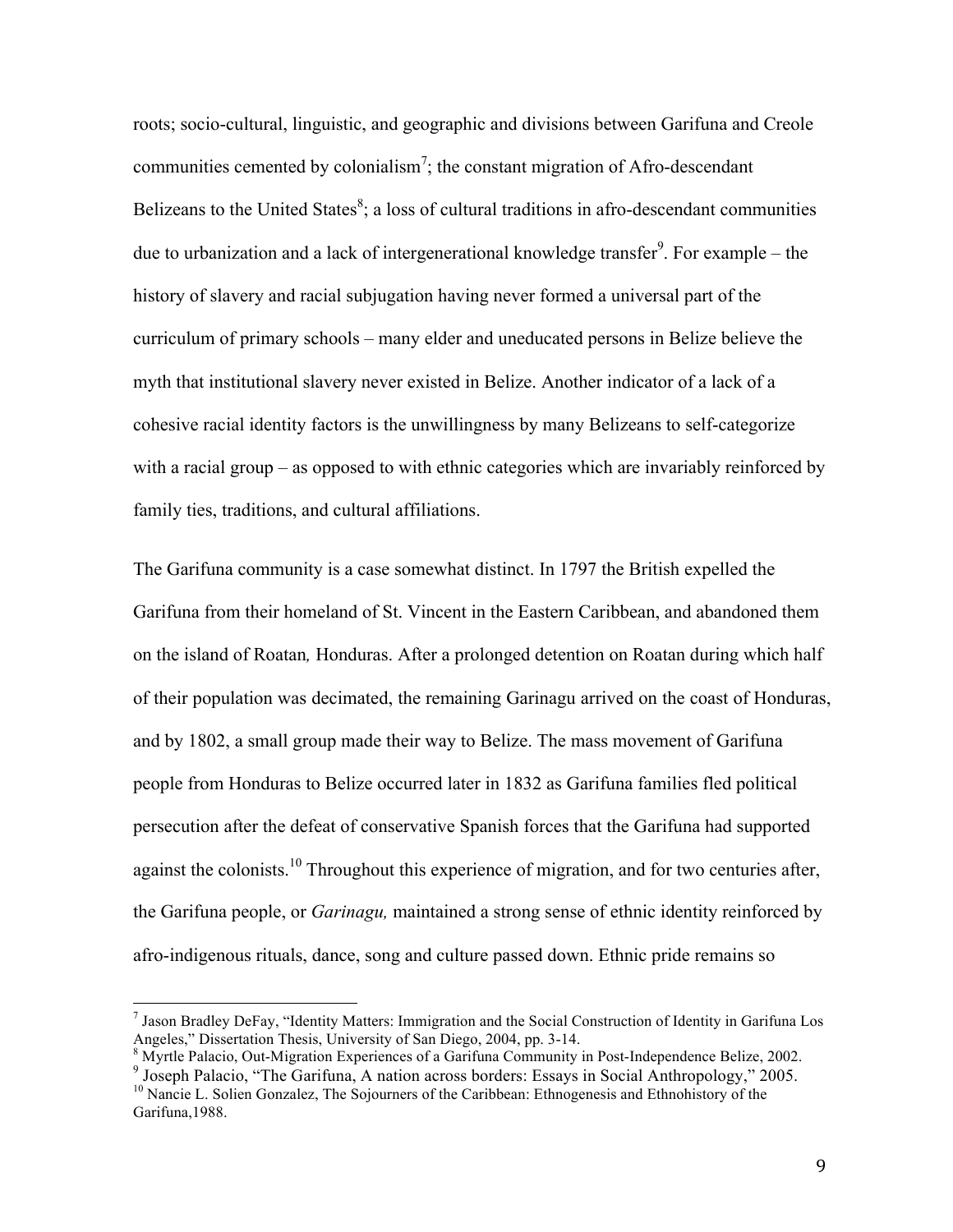strong and intact within Garifuna communities that many Garinagu still contemplate a return to their homeland St. Vincent and refer to themselves as one nation, a people in exile across the borders of the Central American countries in which they are now dispersed. However, the Garifuna, like the Creole, have faced a crisis of identity and waning ethnic pride, evidenced by the lack of language retention and social stigma against Garifuna language<sup>11</sup> and customs among Garifuna youth in Southern Belize and the Belize District.<sup>12</sup> Many Garifuna communities have faced social exclusion, living in poverty and geographic isolation<sup>13</sup> and facing stigmatization practiced by persons within and outside of their communities. Nevertheless, other than support by the National Institute of Culture and History (NICH) for the establishment of the Gulisi Garifuna Museum in Dangriga, and periodic patronage of Garifuna cultural groups and performer artists, there have been no significant cultural or educational programs implemented in Belize to assist Garifuna communities in preserving their culture and distinct way of life. By enlisting international agencies and donors, the Garinagu of Belize have obtained some support for cultural revival and retention programs but the retention of language and cultural traditions remains a communal crisis. The absence of programs to ameliorate the social stigma historically faced by the Garifuna people should be investigated as an item of urgent interest under Article 7 of the Convention.

 $11$  D. M. Bonner, "Garifuna Children's Language Shame: Ethnic Stereotypes, National Affiliation and Transnational Immigration as Factors in National Language Choice in Southern Belize," *Language and Society, Vo.* 30, No. 1, 2001, pp. 81-96.<br><sup>12</sup> Nyasha Laing, *Punta Soul* (RT 39:30) (2008), DVD.<br><sup>13</sup> During the colonial period, this geographic isolation was legally maintained through the imposition of

curfews and travel restrictions compelling the Garifuna community to remain within the boundaries of the Stann Creek district. A cultural void was thereby also developed between Stann Creek and Belize, which lie over one hundred miles apart.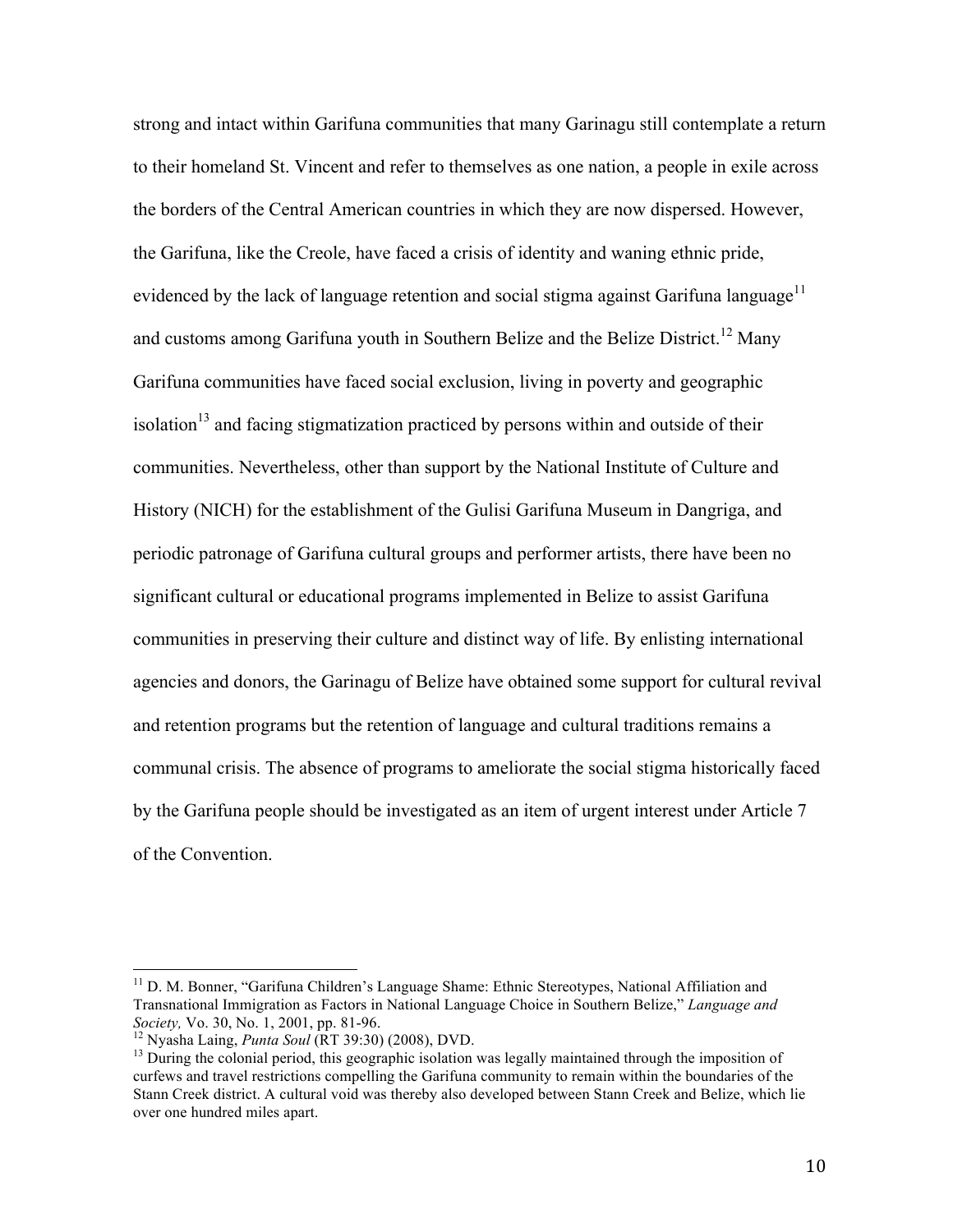With respect to the retention of cultural heritage, the challenges faced by the Creole population bear some similarity to those being experienced by the Garinagu. The dilemma is characterized by limited retrieval of, and waning appreciation for Creole heritage, including music, folklore, dance, food, healing methods, and other forms of traditional knowledge due in part to the dominance of popular images and cultural influences from the United States and Jamaica. The Creole identity crisis is heightened by the national treatment of *Kriol*, English-relative language commonly spoken in interpersonal and business settings, and in homes throughout the country. The efforts of the Creole Council since 1996 to raise the level of awareness and appreciation of Creole culture and to document and preserve oral and written *Kriol* language have resulted in *Kriol* having been unofficially accepted as a national dialect. However, there are only six recognized national languages: English, Kekchi Maya, Mopan Maya, Yucatec Maya, Garifuna and Spanish. The unofficial policy has led to a status quo where *Kriol* is almost universally spoken and regarded as the *lingua franca*, but English is universally taught and written, and a subtle stigma against the *Kriol* language is maintained. Moreover, for Creole youth and all for whom *Kriol* is the first language<sup>14</sup>, the failure to distinguish adequately between English and *Kriol* creates significant English comprehension and literacy challenges in secondary school, in contravention of Article 5(v).<sup>15</sup> The disadvantage placed on Creole and *Kriol* speaking students by inadequate language comprehension, literacy, and bilingual education standards and teaching methodologies has been alluded to even by the Ministry of Education. The Education Sector Strategy notes that "anecdotal evidence suggests that English medium language

<sup>&</sup>lt;sup>14</sup> In the 2000 Census, the numbers were 24.9% Creole and 33% speaking *Kriol* as their mother tongue, respectively revealing a more universal indoctrination of the language.<br><sup>15</sup> Observation of 40 youth poets in creative writing workshops conducted at the Bliss Centre for Performing

Arts Café, May 2011 – May 2012.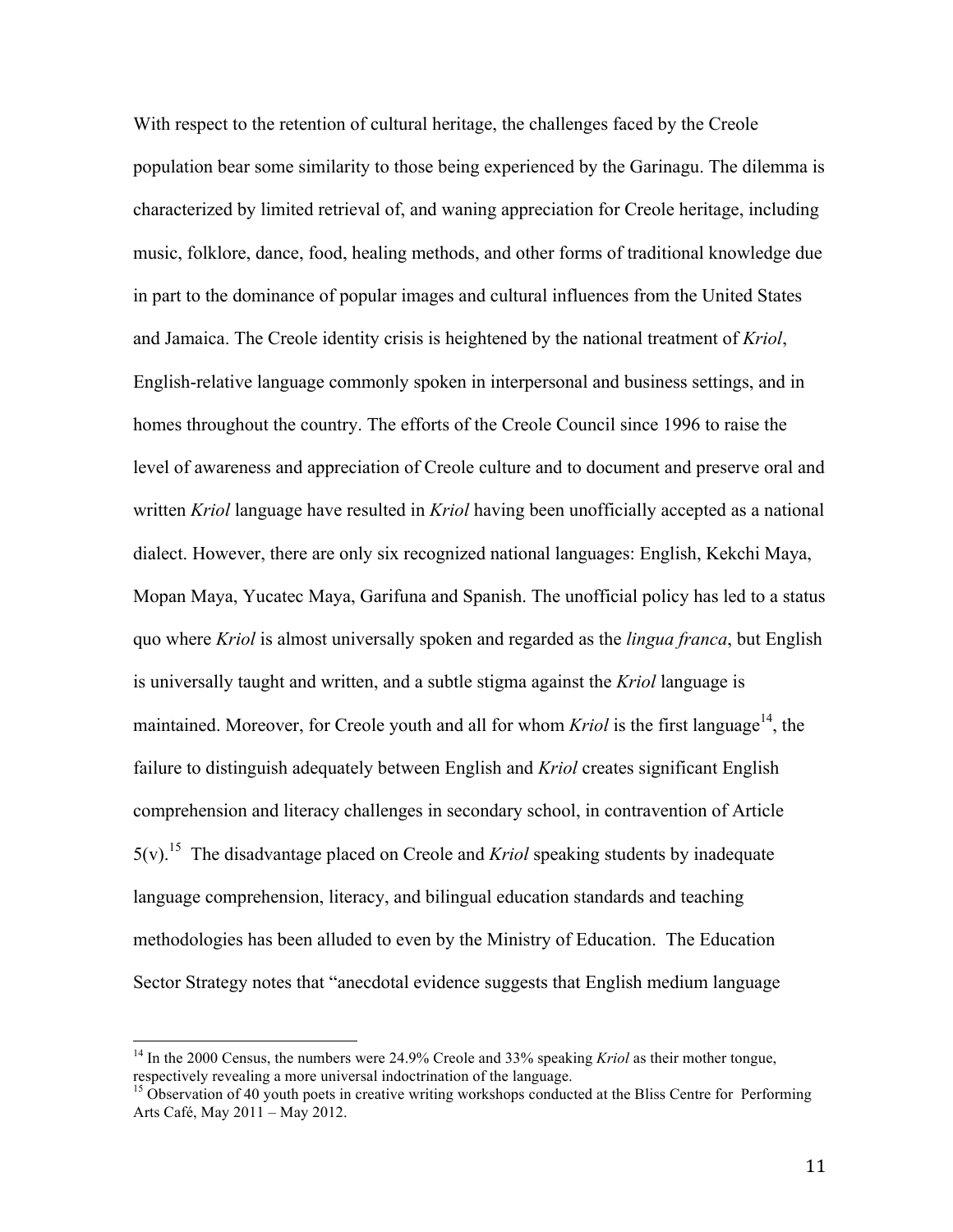education is attractive to Spanish speakers, and a pull factor from neighboring countries, and that Spanish speakers generally acquire English in school, and develop English language proficiency. Conversely, Creole speakers appear to struggle more with English, in all probability because of Creole's close proximity to English which allows for easy establishment of oral communication."<sup>16</sup>

Racial pride remains high among some Afro-descendants in Belize miraculously, despite its lack of reinforcement in the political and educational spheres of society. Examples of this include remnants of the Black Power Movement in Belize, the presence of a Rastafarian community unabashed by stigmatization, a steady demand for afro-conscious media, such as the Amandala newspaper and affiliated KREM Television, and the steadfast movement to preserve Creole and Garifuna culture and language by organizations such as the National *Kriol* Council and the National Garifuna Council, and popular affiliations with African and African-American cultural icons, stories, music, and media images by the public at large.

## 2. Integration and Diversity

The situation as it relates to cultural diversity and integration in Belize and its obligations under Article 1 is paradoxical. On its face, it would seem that Belize is a country that celebrates the rich diversity of its citizens. However, while Belize is a remarkably heterogeneous country, certain geographic pockets such as Corozal and the island of San Pedro are dominated by one ethnic group, in the case of both mentioned, the Mestizo; and this domination extends to the local public institutions, such as the police, town council, and school administration. Until 2008, symbolic representation of Belize's historically

<sup>&</sup>lt;sup>16</sup> Ministry of Education and Youth, Education Sector Strategy 2011-2016 at 25.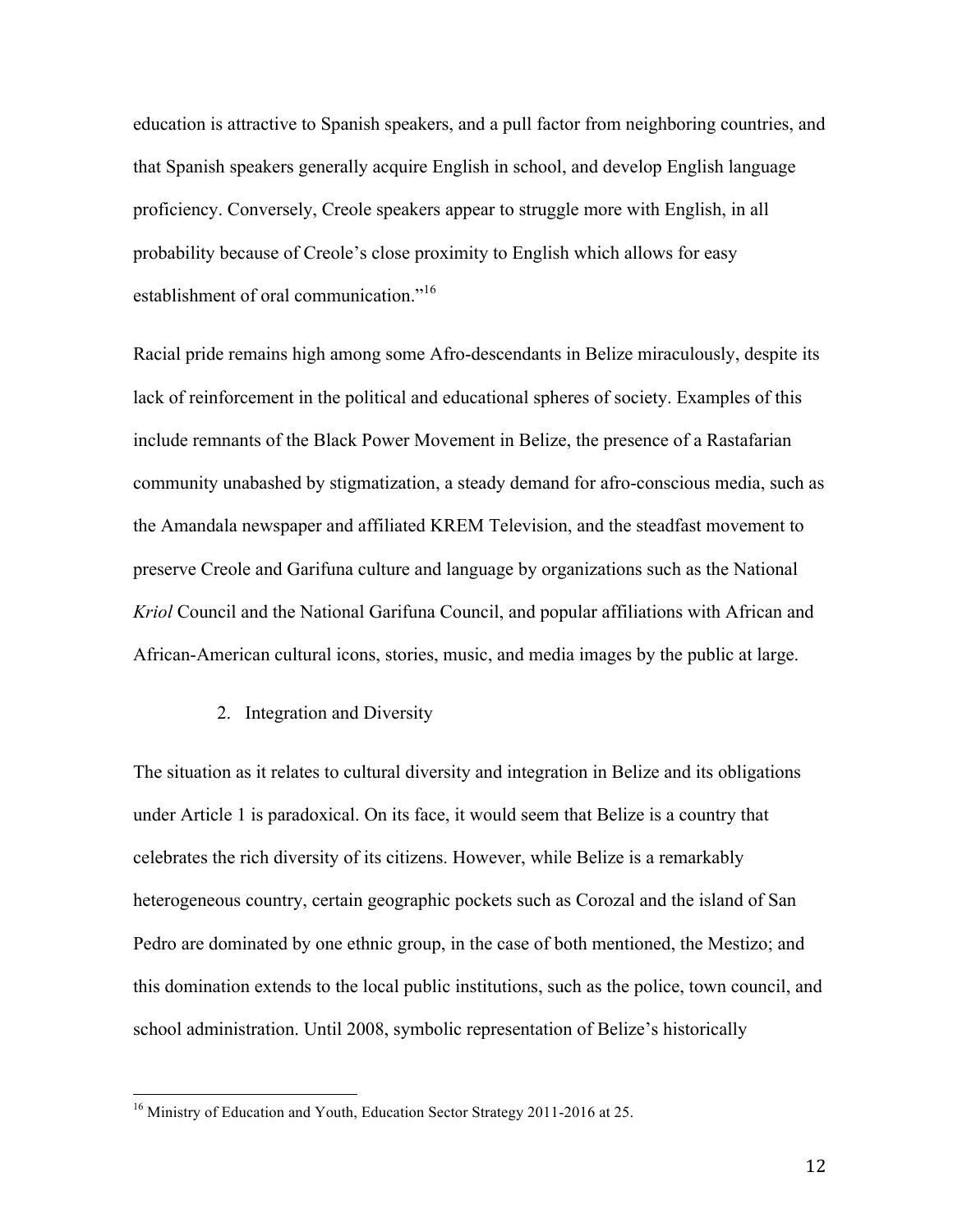prominent Afro-descendant population had not been achieved at the level of equal representation in the highest office in the land – the Prime Minister. The issue is compounded by the selective politicization and de-politicization of ethnicity and race in Belize, through the policies maintained by each respective administration since selfgovernment in 1964. These varying multipluralist philosophies and their trappings on the tourism market have been used to unify Belizeans under the banner of nationalism known generically as *All A We Da One* ("We Are All One.") From self-governance to independence in 1981, and in subsequent decades, both the PUP and the UDP embraced ethnic pluralism, identifying attractive cultural features of the main ethnic groups, but ultimately playing down their differences in a kind of homogenizing estimation of ethnic purity aimed at strengthening national identity and defending sovereignty in the face of territorial claims and threats by neighboring Guatemala. Within this framing, the essential and traditional traits of each ethnic group have been emphasized; meanwhile race has been de-emphasized; for example, racial categories were removed from the Census during the 1990's in favor of ethnic categories. 17

Recently, in 2011, a "We Are One" public education campaign was developed as a result of the establishment of RESTORE Belize, a coordinating office dealing with crime prevention and community renewal, and its Strategic Plan. The RESTORE Belize Strategic Plan establishes seven Pillars for development that indicate the intentions of Government:

<sup>&</sup>lt;sup>17</sup> Medina, Laurie Kroshus, Defining difference, foraging unity: the co-construction of race, ethnicity and nation in Belize. Ethnic and Racial Studies Vol 20:4 (1997).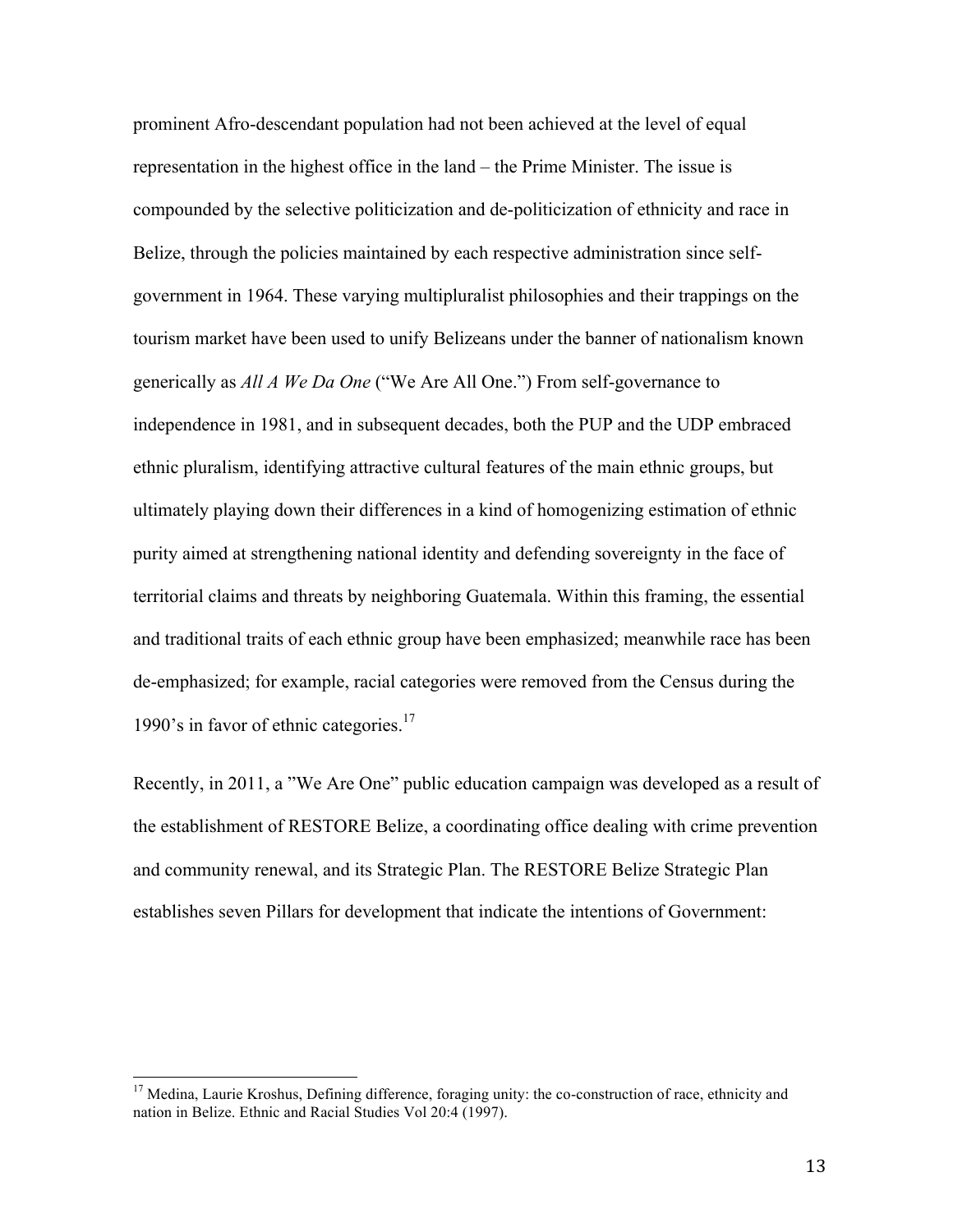The Government recognizes and embraces the differences between the various ethnic groups, age groups, genders, cultures, religions, and political groups and rejects distinctions based on these differences. Actions and programmes will reflect these social differences and actively promote harmony and understanding between different social groups.<sup>18</sup>

The language contained in the Strategic Plan is promising; however, nowhere else does the document refer to ethnic diversity or any specific plans to implement this significant Pillar by promoting integrationists movements. Despite the commitments made by the State pursuant to Article 2, the political commitment to racial equality and multipluralism in Belize have not translated into the development, establishment, or implementation of any national programs to promote multiculturalism, diversity and tolerance.

## 3. De Facto Discrimination

As a result of the sociological and cultural conditions prevailing, discrimination against Afro-descendant groups in Belize is happening in de facto manner without an effort to qualify or quantify its effect. De facto discrimination is occurring within institutions practicing social mores and stigmas and in private life as shaped by policies and practices having broad and lasting impacts across the society at large, including limited economic and cultural opportunities for Afro-descendants and other minorities. Several significant legal omissions by the State contribute to the continuation of this alarming situation and impede the enjoyment by Afro-descendant persons of their human rights, as set forth in Table 3.1.

<sup>&</sup>lt;sup>18</sup> Adele Catzim-Sanchez, RESTORE Belize Strategic Plan, 2010-2015 p. 52.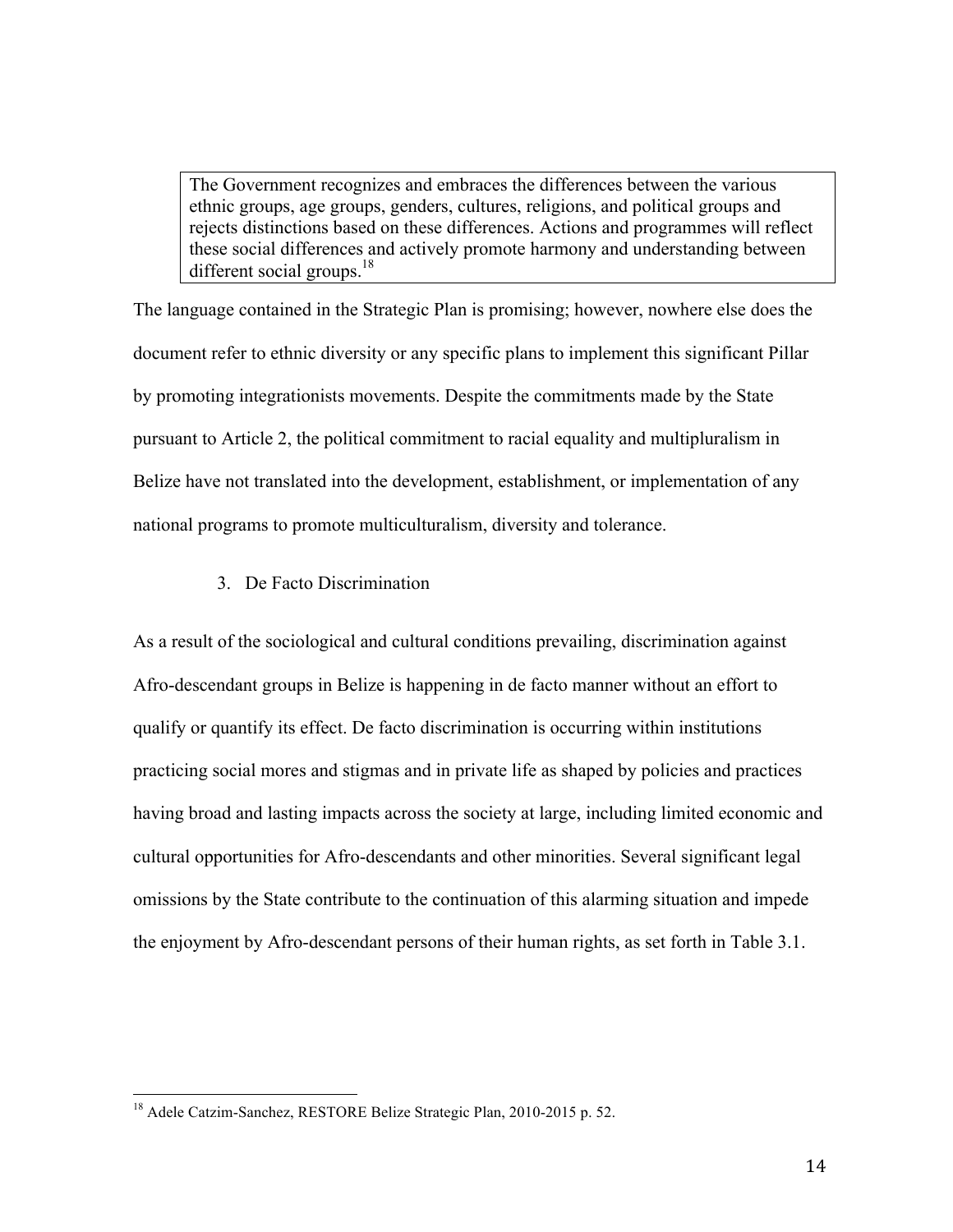#### Table 3.1 - Legal Omissions by the State

- $\triangleright$  The *Preamble of the Constitution* ensures protection to all stating that the People require "policies of State which ensure and safeguard the unity, freedom, sovereignty and territorial integrity of Belize; which eliminate economic and social privilege and disparities among the People of Belize, whether by race, colour, sex or creed." *However, despite Article 2,* the non-discrimination provisions of the Constitution have not been incorporated into the major statutes that govern public and private life, such as the Labour Act, the Landlord and Tenant Act, the Property and Land Act, the Immigration Act, the Social Security Act, the Public Service Regulations, the Tourism Trade and Investment Promotion Act, and the Public Health Act*. 19*
- ! In contravention of Article 7, *Census data is generally collected, categorized, and/presented according to ethnic classifications, minimizing the importance of, and preventing accurate data collection with respect to, racial descent*.
- ! In contravention of Article 7, the census approach is compounded by the widespread *absence of racial and ethnic indicators* in data collected by government agencies involved in the provision of critical services to Afro-descendant an other vulnerable populations, such as the Labor Department, the Ministry of Human Development, and the National Institute of Culture and History.
- $\triangleright$  In contravention of Article 4, there is no law that criminalizes the formation or activities of racist groups in Belize, or the dissemination of racist propaganda.
- $\triangleright$  In contravention of Article 1, the equal protection provisions of the Constitution have not been incorporated into major legislation the regulation of crime and security, including the Criminal Code and Summary Jurisdiction Act.
- $\triangleright$  No national consultations relating to the mentioned issues have been initiated by the public sector, nor have institutional responsibilities been assigned.

 $19$  However, Section 2, Rule 168, Part 1-3 of the Education Rules (2000), as amended, provide that, "No citizen of Belize shall be refused admission to any school on account of race, ethnicity, language, political affiliation, region of the country of origin, special needs or because of perceived social and economic status."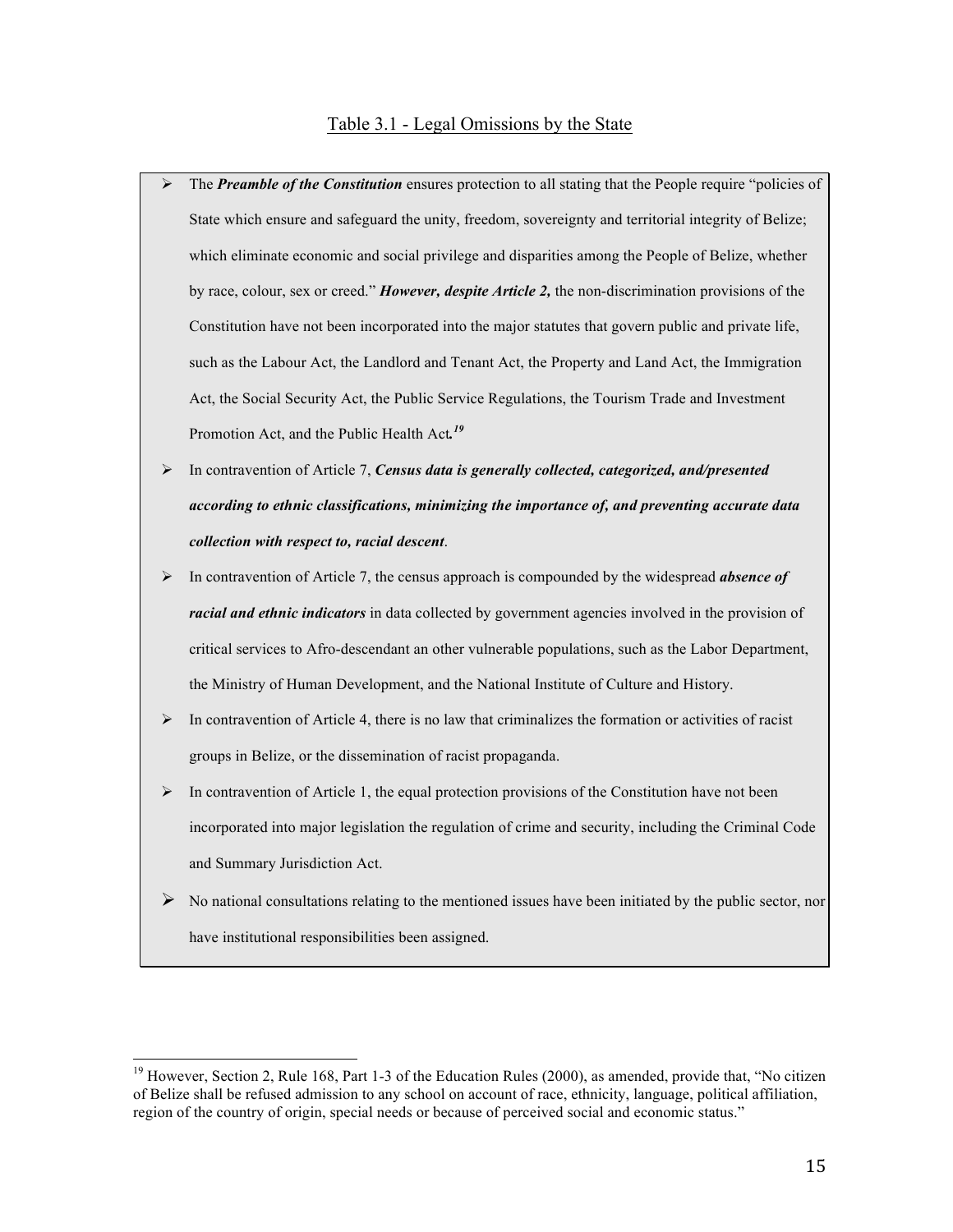## IV. Civil Rights

## 1. Crime and the Protective Environment

The gravity of the crime situation in Belize is having a severe and disparate impact on urban Afro-descendant communities. Belize's homicide rate has been rising steadily since 1999, putting Belize on par with the most violent countries of the region, including Trinidad  $\&$ Tobago and Jamaica – and the world. Several recent studies attribute the increase in crime to a social breakdown predicted by a host of socio-economic conditions and anti-social behaviors and attitudes. Additional studies reveal Belize City as the hotbed of criminal activity driven by a subculture of trafficking transshipped drugs and a widespread culture of corruption and patronage.<sup>21</sup> An estimated 40-45% of all murders in the country occur in Belize City, an estimated 85% of those murders occur within a four-square -mile radius of neighborhoods known as the Southside<sup>22</sup>.

Some of the most concentrated poverty in the country of Belize can be found in the city's predominantly afro-descendant Southside.<sup>23</sup> Sixty-three percent of the residents on the Southside identify as Creole or Garifuna, with another 14% categorizing themselves as mixed or "Other.<sup>24</sup>" Seventy per cent of Belize City's Southside residents, or more than half of the population of the city, are young persons under the age of 35. The majority of residents live, not in nuclear, but non-traditional families, such as single-parent households

<sup>&</sup>lt;sup>21</sup> Herbert Gayle, Nelma Mortis, J. Mossiah, J. Hewlett, M. Segura, M. Amaya: Male Social Participation in Belize's Urban Violence, 2010.

 $22$  Youth and Community Transformation Project Report, at 56. This statistic puts the average murder rate at 135 per 100,000.

<sup>&</sup>lt;sup>23</sup> Government of Belize and UNICEF: The Situation Analysis of Women and Children in Belize 2011: An Ecological Review, at 37.

<sup>&</sup>lt;sup>24</sup> Adele Catzim-Sanchez, Youth and Community Transformation Project Report, 2011, p 16.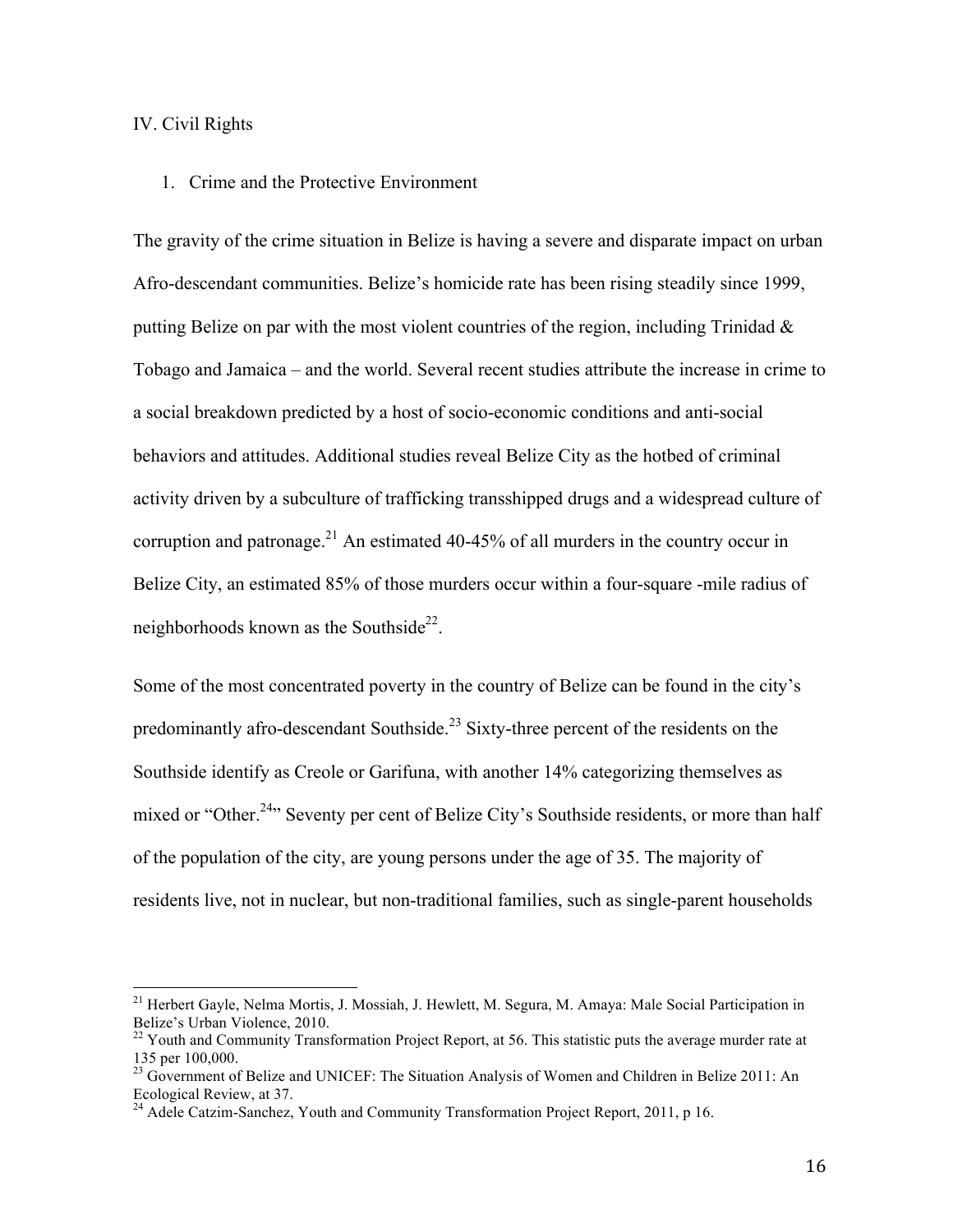or with relatives.<sup>25</sup> With a national average household size of 6.1 in 2009 and with 30% of female headed households being indigent in Belize, $^{26}$  families scramble for limited resources. Less than half of the age-eligible youth in Belize City are enrolled in secondary school.<sup>27</sup> Pregnancy among girls ages 15-19 is high, exceeding the national average. Countless cases of pregnancy on the Southside – and in urban areas across the country – result from transactional sex and the interaction of older men and young girls in and around the home, compounding the barriers of access to education and employment by women and maintaining cycles of abuse and poverty.28 Researcher Adele Catzim-Sanchez further observes:

Southside Belize City is one of the harshest ecological environments for raising a child. With the presence of multiple risk factors, widespread crime and violence is almost inevitable... Families are severely fractured and hurting<sup>29</sup>.... Hunger is a major driving force behind the expressions of violence prevalent in Southside communities. Because many families are poor, desolate and lacking a moral support base, they are unable to protect children…The violence in the home which breeds violence in the streets serves to perpetuate more violence in the home.<sup>30</sup>

The impact of these socio-economic predictors is seen most vividly on the Southside, where thousands of undereducated or unemployed, out of school youth are being recruited for gang related and other criminal activities, and the street violence penetrates unstable homes.

The impact of crime on afro-descendant youth is severe as families live in close proximity to the violence. The violence in Belize City is largely perpetuated seeking turf control or status, on a block-by-block basis. *See* Annex 2, Map of Murders occurring in Southside

<sup>&</sup>lt;sup>25</sup>Single parent households account for 27% of all households with children under 18. Government of Belize and Caribbean Development Bank: Country Poverty Assessment Report for Belize, 2010, p. 73. The great majority of these are female headed and just over  $60\%$  of these have other adults present.<br><sup>26</sup> Country Poverty Assessment Report for Belize, p. 71-72.

<sup>&</sup>lt;sup>27</sup> Ministry of Education Abstract of Statistics, 2010.<br><sup>28</sup> Ibid. See also UNICEF Situation Report, pp. 47-57.<br><sup>29</sup> An average of 45% of children on Southside Belize City do not live with their biological parents.<br><sup>30</sup> A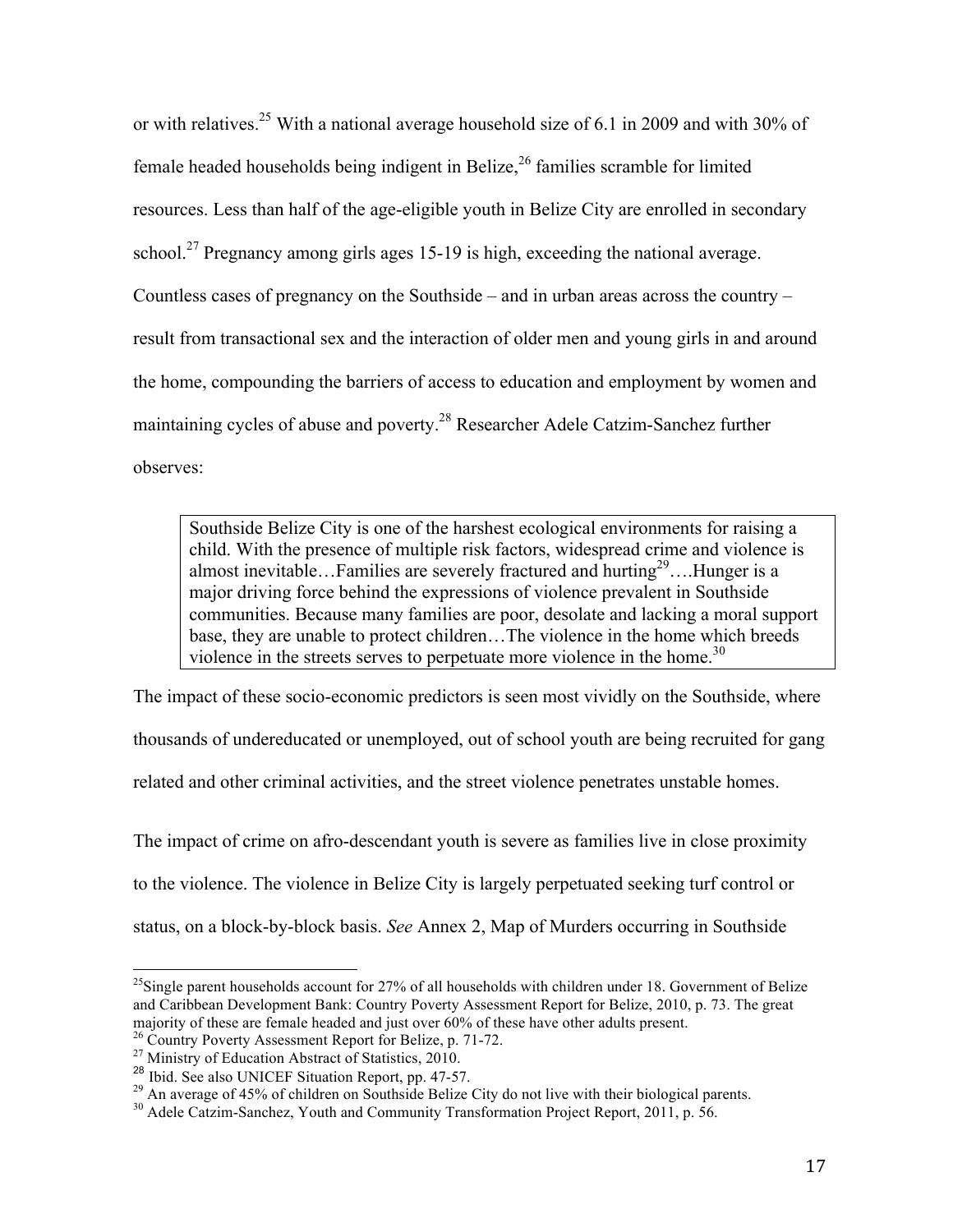Belize. Afro-descendant youth in Belize City report that the physical proximity of their homes to the locales of gang members, or their involvement or loose affiliation with gangs during childhood has "marked" them, making it difficult to leave their neighborhood even temporarily, or to form associations beyond turf and neighborhood lines.<sup>31</sup> The absence of security and a protective environment for afro-descendants particularly those living in Belize City leaves the State in contravention of Article 5(b) and 5(i) of the CERD.

Rather than reducing crime, the response of the Belize Police Department ("BDP") to crime in Southside has alienated vast sections of the community and exacerbated policecommunity tensions. The Gang Suppression Unit of the BDP, formed in 2010, has come under particular fire from outside observers and proponents of conflict resolution for its aggressive methods of intelligence gathering, interrogation, and apprehension of suspected criminals. In focus groups where youth between the ages of 16 and 25 where questioned, respondents revealed that *all* had been stopped by police, aggressively handled and/or arrested on one or more occasion. In the majority of cases, the police did not explain the reason for accosting the individual, or refused to release the accosted individual unless "intelligence" was provided.<sup>32</sup> Respondents all articulated feeling targeted by the police and an overwhelming lack of confidence in law enforcement, which is likely to contribute to a feeling of insecurity and vulnerability, poor communication and collaboration with the police in intelligence gathering, and the resulting aggravation of gang violence.

 $31$  See e.g., Youth and Community Transformation Project Report, 2011; The Global Parish Project, "I Am Alive," (RT: 14:50, 2011), Viewable version at

http://www.youtube.com/watch?v=OJRc6Kpp8kA&list=UUYjfqMj3vEd4nO0UszUsvcA&index=3&feature=  $\n p_{32}^{1cp}$ .

<sup>32</sup> Focus Group, University of the West Indies Open Campus, Belize City, 11 June, 2012.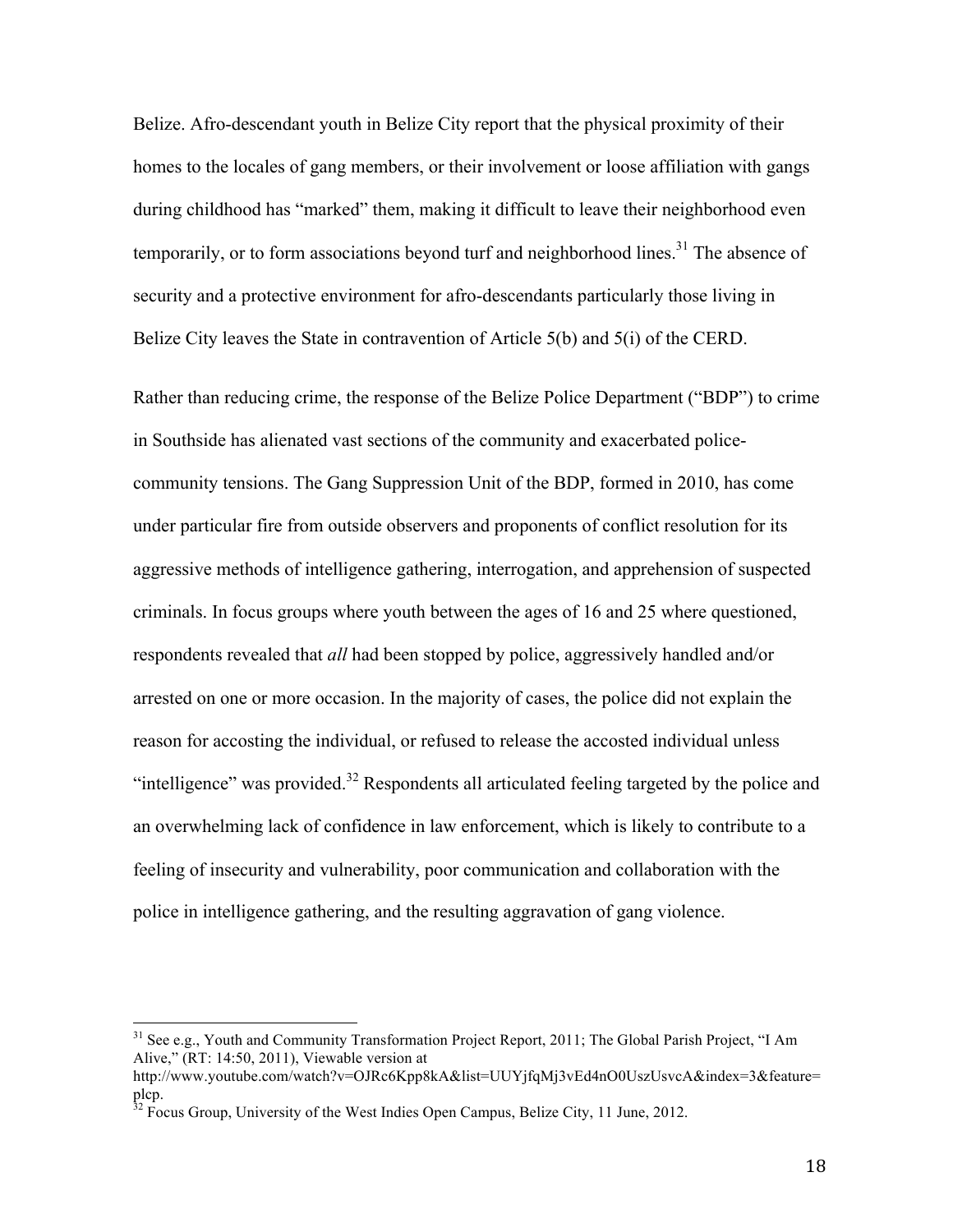In 2010, social anthropologist Dr. Herbert Gayle and a team of researchers in Belize released a report in characterizing the policing framework as a "para military" one that "serves no purpose in Caribbean realities and should be discontinued. Consultant Harold Crooks recommended in 2008 that the internal principles and stated objectives of the BPD be changed to reflect "its crime reduction roles as a means used for the promotion of FREEDOM, protection of HUMAN RIGHTS, and preservation of TRANQUILITY.<sup>33</sup>"

Shortly before the release of the "Gayle report," the Community Policing Unit ("CPU") of the Belize Police Department ("BPD") was established, and as a result, several social programs in Southside communities were established and continue to be maintained by the BPD, including the Yabra feeding program and a community conflict resolution program. According to the CPU, the unit plans expansion and intends on establishing greater engagement of local youth and community actors, a Youth Cadet Corp, a Gang Resistance Education and Training Program  $(G.R.E.A.T.)$ , and a Neighborhood Watch Program<sup>34</sup>.

The newly developed Community Policing Manual states that the BDP has been experiencing "significant periods of reforms which includes reorganization." Premised on the mission, "Police and Citizens Coming Together," the manual envisions the following outcomes: (1) Safe Communities (2) Confident Communities (3) Professional Policing (4) Vulnerable Persons and (5) Problem-Solving.<sup>35</sup> The manual also incorporate the principle of "Partnership," encouraging "partnership-building between the citizens and the police based on mutual respect, trust and support" and calls on the police to "pay particular attention to vulnerable groups in the community, such as the elderly, youth, children, disabled and the

<sup>&</sup>lt;sup>33</sup> Harold Crooks, Consultant to the Ministry of National Security: *Report on the Police Department*, November 2008, p. 87 (emphasis as written.)<br>
<sup>34</sup> Interview with Douglas Hyde, Community Policing Unit, Yabra Sub-station, Belize City, 18 June, 2012.<br>
<sup>35</sup> Draft Community Policing Manual, Community Policing Unit, Belize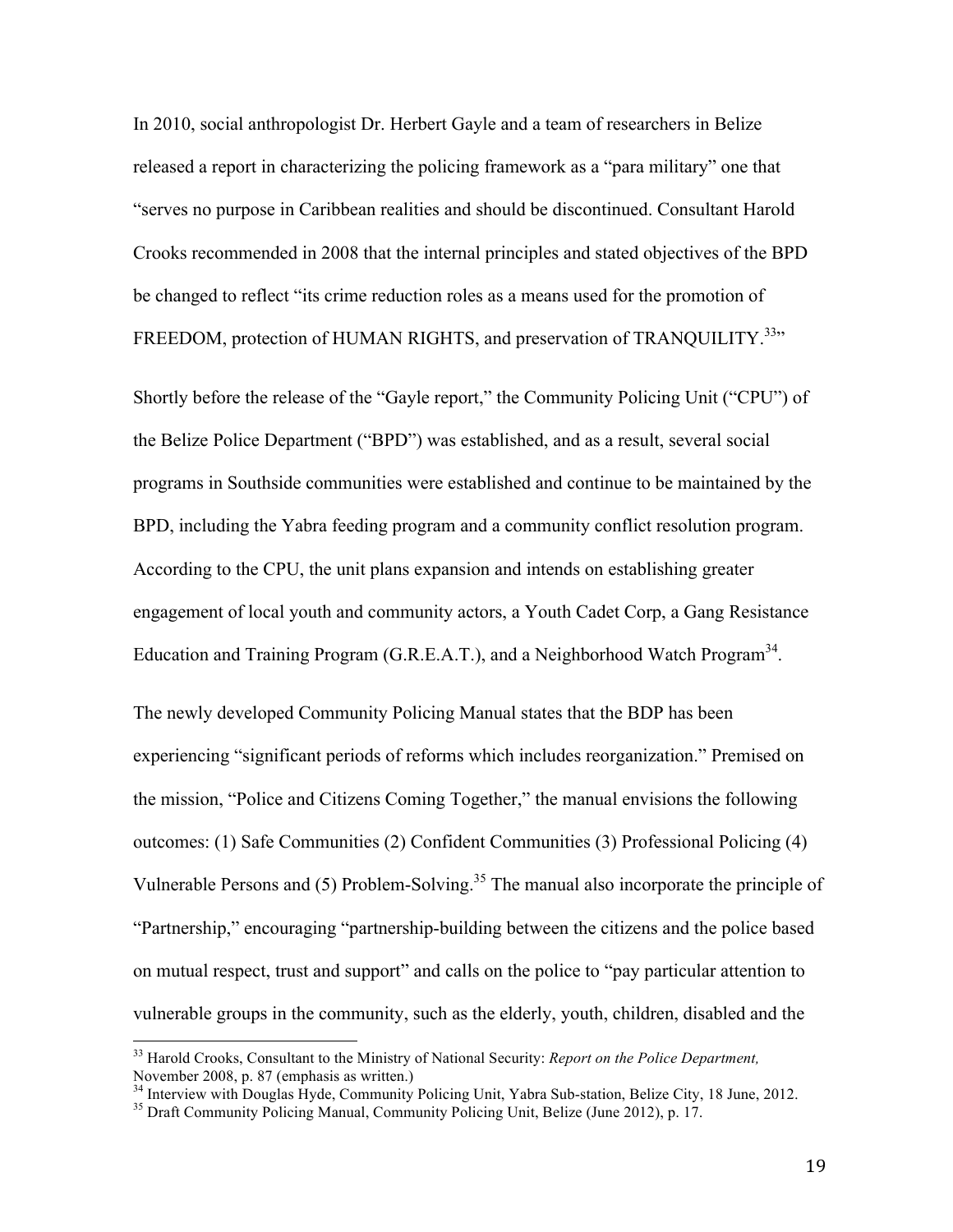homeless.<sup>36</sup> There is no mention of tolerance to racial and ethnic differences or backgrounds within these principles.

Despite the significant advancements demonstrated by the drafting of the CPU Manual, the police force will face daunting challenges to its implementation. Indeed, given the alarming spike of crime in recent months, implementation of the Manual in the present reporting cycle is likely to be thwarted altogether unless there is a paradigm shift from within the highest levels of department leadership. A comprehensive assessment of law enforcement and the justice system by researcher Harold Crooks supports this argument:

"There are very few areas in the BPD where there is such a wide gap between intention and achievement. The SSP who manages the [Community Based Policing] unit gets much lip service and little support from commanding ranks who seem to have little appreciation for the value of [Community Based Policing]...the program has failed the litmus test in the areas of neighborhood engagement, empowerment, and joint problem solving for crime reduction. $37$ 

The criminalization of youth, the security imbalance created by gang violence and policycommunity tensions, and the stigmatization of Afro-descendant youth by law enforcement has a disparate impact in Belize City, where Afro-descendants comprise up to 64% of the local population.

There is also an overwhelming evidence of social stigma faced by Afro-descendant youth on the Southside, and throughout Belize City. Youth in Belize City report experiencing outright rejection or a perception of being stigmatized when applying for jobs and other

<sup>&</sup>lt;sup>36</sup> Ibid at 23-24.<br><sup>37</sup> *Review of the Police Department* by Harold Crooks, consultant to the Ministry of National Security, November 2008, p. 131.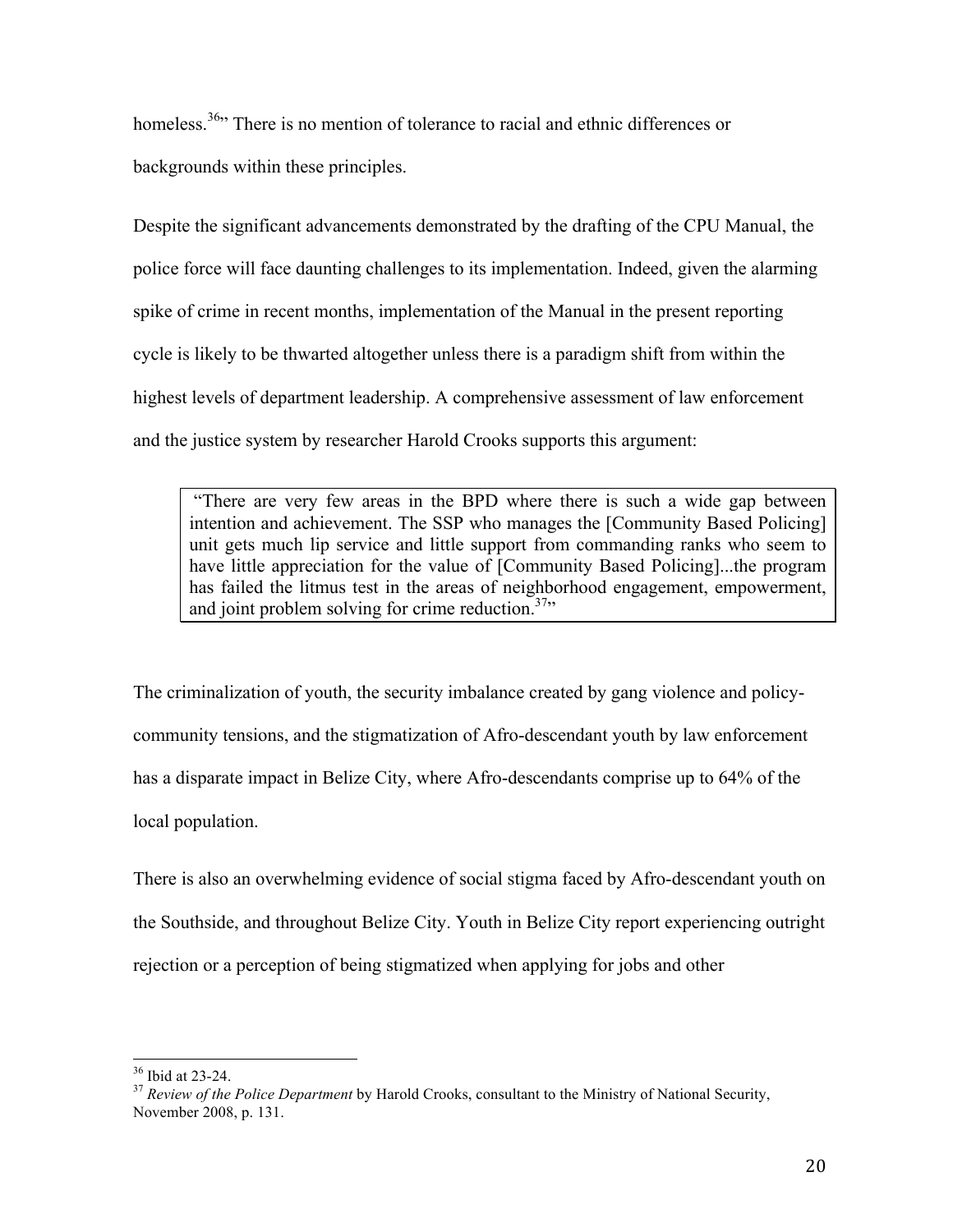opportunities, due to the neighborhood in which they live or their lack of prominent family connections. These sentiments are expressed by Afro-descendant youth ages 15-25:

I can't get ahead. Once they see the name of the high school that I go to or my home address on my resume, they will bypass my resume without considering a phone call or interview. Unless you have a reputable family name or a connection with the business owner, you will not be hired coming from the Southside, especially because in Belize we have a 'Who-you-know' culture. People are afraid of dealing with us and our 'problems,' and they are unwilling to give us a chance.

The combined effects of the stigma, lack of opportunity, and sociological conditions prevailing on the Southside include psychological ones, including a feeling of helplessness expressed in interviews.<sup>39</sup> In summary, the crime in Southside Belize has three major impacts that contribute to a limiting environment and a climate of de facto discrimination: (1) social and economic exclusion of youth and other Afro-descendants resulting from the stigma attached to crime and its geography; (2) the absence of security, freedom of movement, and a protective environment due to unrestricted violent crime, particularly in Southside Belize City; and (3) violations of the basic rights of non-offending youth, incompetence, and corruption resulting in a total lack of confidence in the justice system and creating anti-social mentalities and conflicts.

2. Equal Protection and Justice Administration

!!!!!!!!!!!!!!!!!!!!!!!!!!!!!!!!!!!!!!!!!!!!!!!!!!!!!!!

Further compounding the problems concerning crime is the legal and institutional framework for the prosecution of juvenile crimes in Belize. Firstly, while the age of criminal responsibility in the Criminal Code has been raised to 12, protections for young persons

<sup>&</sup>lt;sup>39</sup> Focus Group, University of Belize, Belize City, 11 June 2012; The Global Parish Project, "I Am Alive," (RT: 14:50, 2011),

http://www.youtube.com/watch?v=OJRc6Kpp8kA&list=UUYjfqMj3vEd4nO0UszUsvcA&index=3&feature= plcp.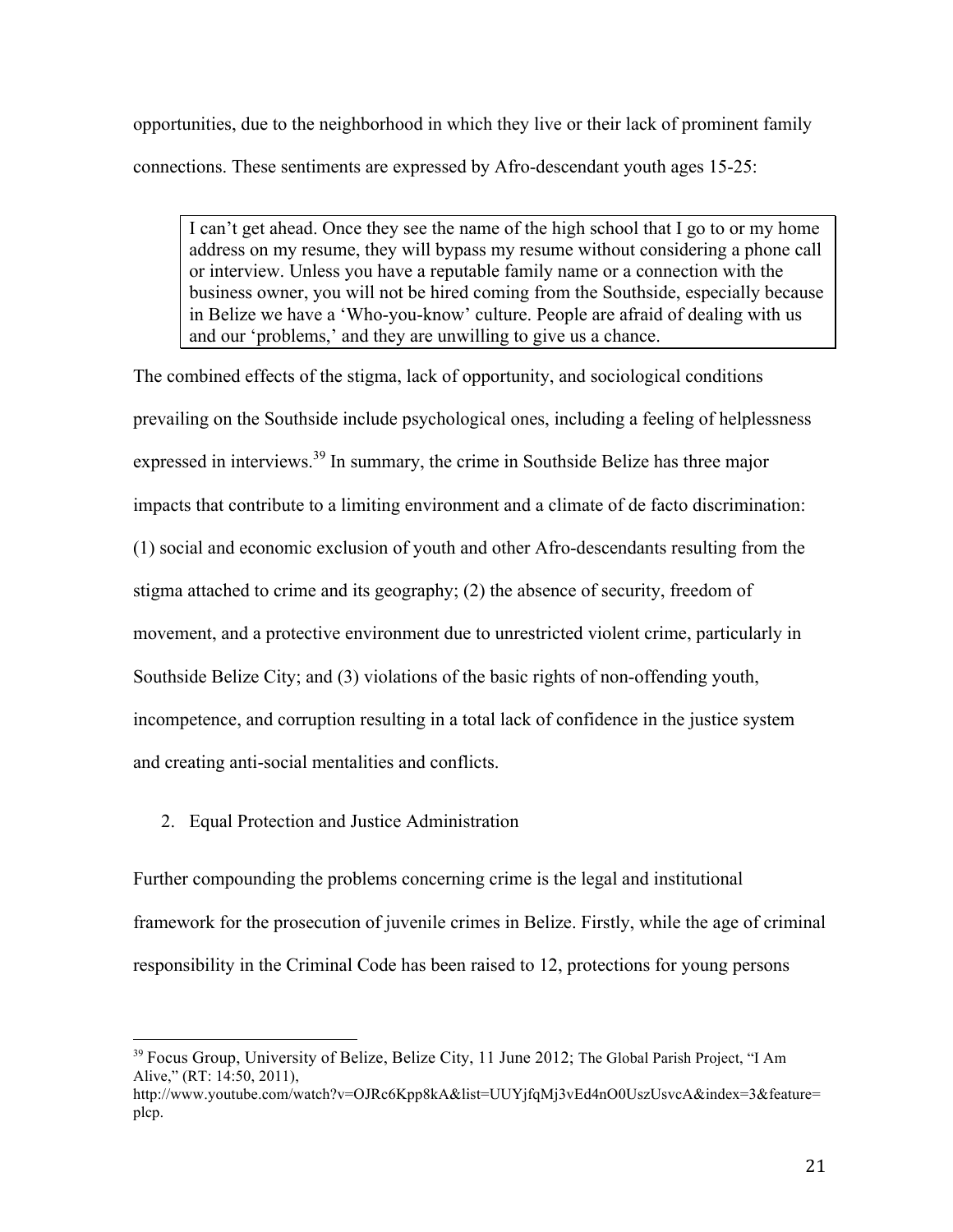within the court system are minimal.<sup>40</sup> By statute, legal aid is required in Belize only for capital offences; and while general consultation services are offered by the office, it is staffed with one attorney with a backlog of cases. Therefore, young persons arrested are not required to, and often are not able to, obtain legal representation by the time they are brought to the magistrate's court, a scenario often leading to the entry of guilty pleas on behalf of the youth and tainted criminal record from an early age – compounding social stigma and police-community conflict, in contravention of Article 5. It is worth noting that an overwhelming percent of inmates at the Hattieville Prison, which houses all prisoners in the country, including those on remand and awaiting trial, and juveniles convicted of or being tried for serious offenses, the vast majority of intakes – as high as 90% - in the past year were of afro-descendant males. The majority of youth housed at the Youth Hostel, whose population comprises juvenile males and females in roughly equal proportions, come from poor families of afro-descent.<sup>41</sup>

Abuses of power by the police are investigated by the Ombudsman's Office, established by the Ombudsman's Act of 1981 to investigate "allegations of improper, unreasonable or inadequate administrative conduct." Under the Act, a tribunal must be called by the Governor-General upon the advice of the Prime Minister. The Ombudsman provides a formal mechanism for the review and investigation of complaints of abuse or corruption by law enforcement. The Office has the authority to investigate any government agency or public official for corruption or abuse of power. Pursuant to the mentioned statute, the Ombudsman is required to prepare a report detailing his/her findings and recommendations

<sup>&</sup>lt;sup>40</sup> American Bar Association: Juvenile Justice Assessment for Belize, 2009.<br><sup>41</sup> Interviews with Hattieville Prison and Kolbe Foundation officials. Interview with Starla Acosta, Director of Community Rehabilitation, a divison of the Ministry of Human Development and Social Transformation, 31 July 2012.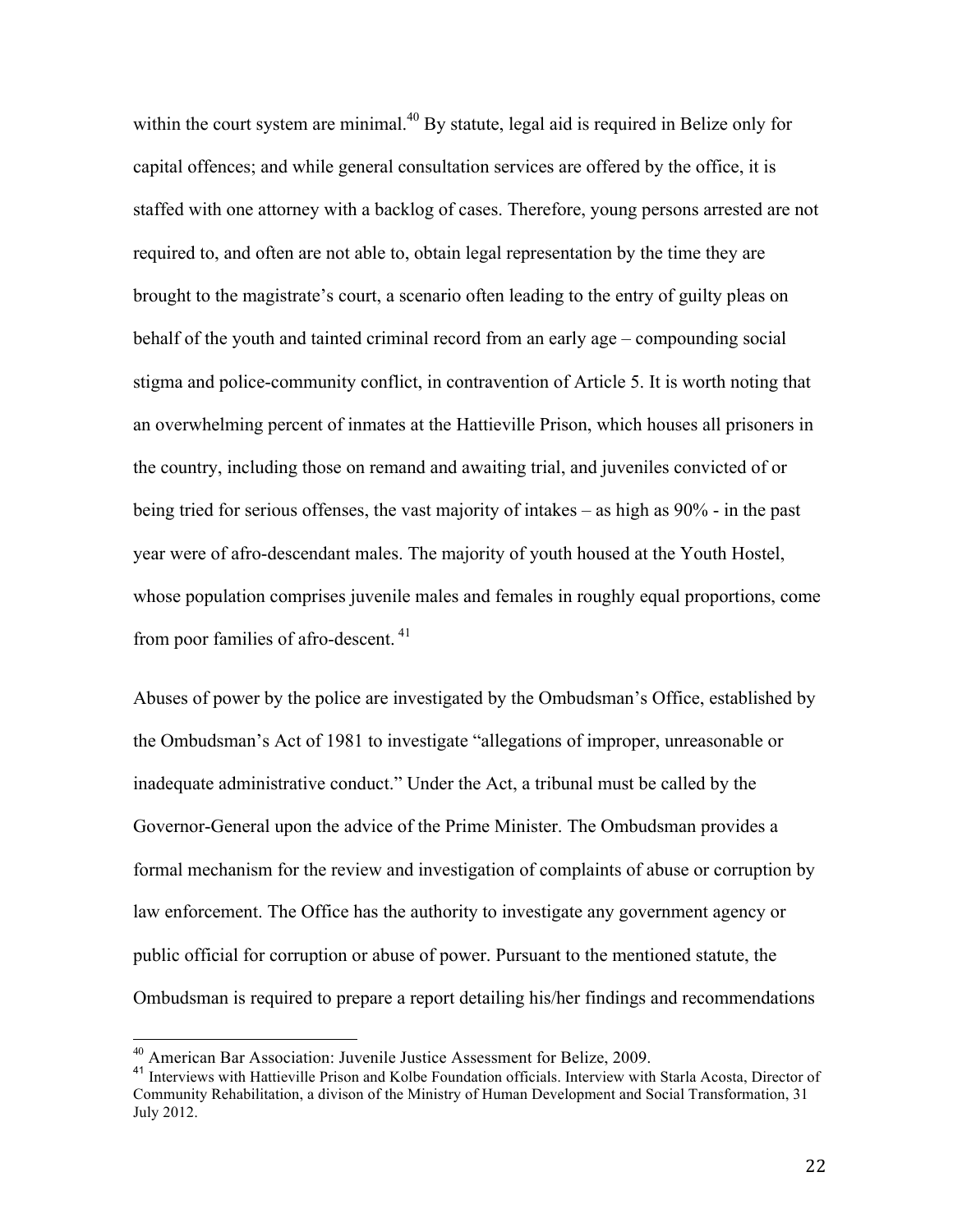and submit the report to the relevant agency. If the agency fails to respond to the report, the Ombudsman may submit the matter to the National Assembly for referral of the case to the office of the Department of Public Prosecutions. The Office is fulfilling its role in providing an independent mechanism for the review of complaints by the aggrieved members of the public, the majority of whom are of afro-descent<sup>42</sup>; however, with a budget of under \$180,000 BZD, Ombudsman's Office is grossly under-resourced and understaffed. Since December 2011, the post of the Ombudsman remained vacant due to the expiry of the contract of the former Ombudsman and the Office employs one staff worker, one investigator, and one volunteer. Another issue arising from the failure to fully implement the Ombudsman's Act is the default approach with respect to the review of Ombudsman's cases by the Cabinet to handle such matters at the level of the ministries with authority for legal affairs, without resorting to the formalities of a tribunal, leaving the review process open to governmental interference. Other than the Ombudsman's Office, there is no mechanism available nationally for the protection against human rights and equal protection cases under Article 6, and no such cases have been brought in the Supreme Court.

## 3. Access to Education and Training

Access to education by Belize's afro-descendant populations is a right severely compromised by institutional barriers to the completion of schooling, the quality of education, and the provision of training. The main distinguishing character of Belize's school system is the unique relationship between the central government, local government, and religious based schools through which financial support is provided to both government

<sup>&</sup>lt;sup>42</sup> Interview with former Ombudsman, Cynthia Pitts, May 2012. In 2010, the Office of the Ombudsman reported 104 complaints against the police personnel, including 37 allegations of police brutality. *Ibid.*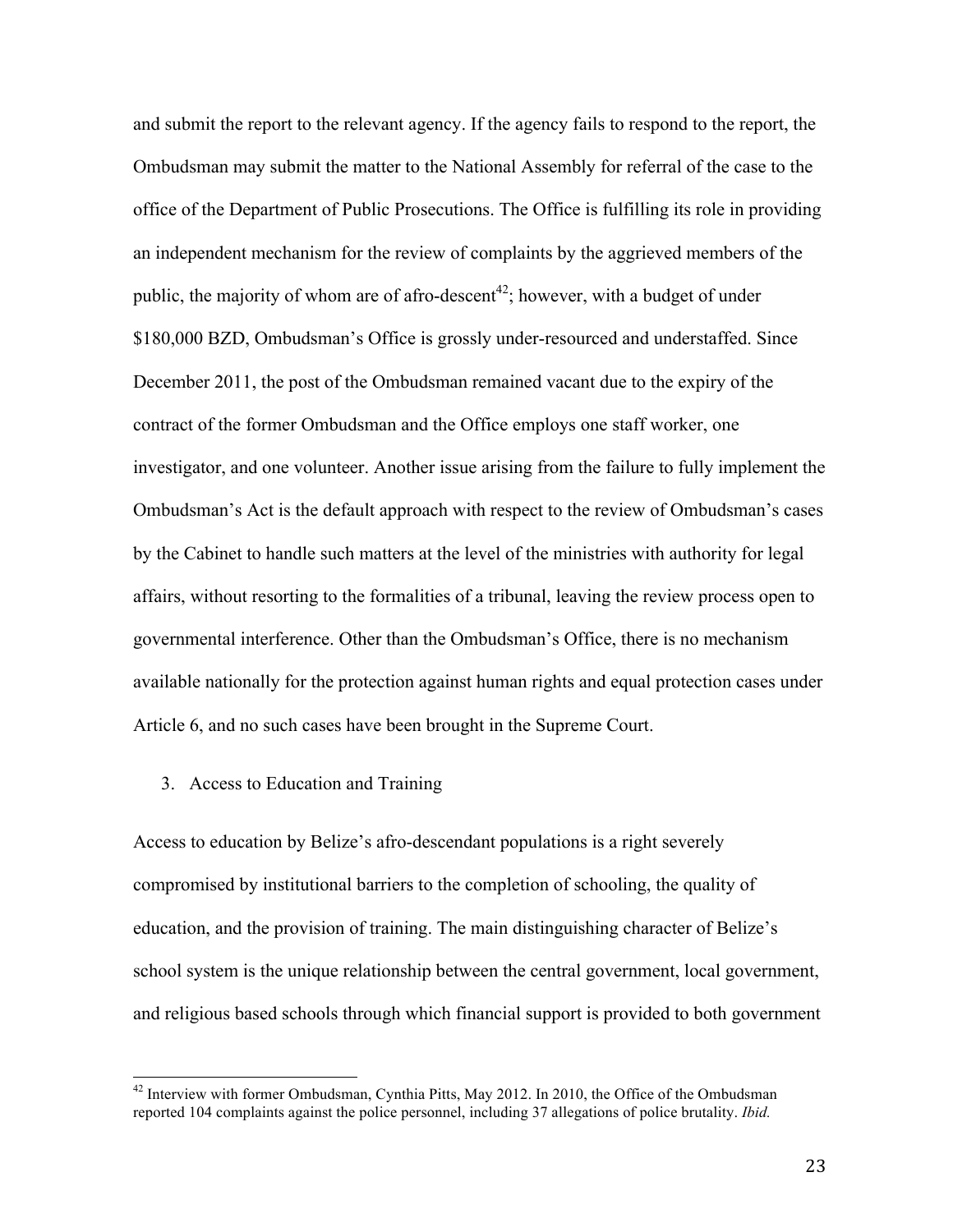and parochial schools for the delivery primary and secondary education. Far from ensuring universal access, this scheme ensures full access by a minority of the population, as thirtyone percent of Belize's population is poor.<sup>43</sup> Primary school in Belize is compulsory for children ages 5 to 14. As a result, primary school attendance rates are relatively high in Belize, particularly in its urban areas. Nevertheless, at the primary school level, many youth face educational barriers. 964 students in Belize District, 1099 in Cayo and 888 in Stann Creek repeated at least one year of primary school education in  $2010<sup>44</sup>$  and over 40% failed to reach the 50% passing mark in final exams. $45$ 

Moreover, the barriers to entry of secondary school including the cost of tuition, uniforms, and books and the national policy of non-mandatory secondary school attendance has resulted in an alarming situation. Across the country, only **two of five** high school age students are enrolled in secondary school.<sup>46</sup> In certain areas, structural impediments to secondary school have not been removed; in the Stann Creek district for example, only 1176 students enrolled in secondary school in 2011. The poorest performing schools in urban areas such as Belize City's Southside, San Ignacio, and Dangriga are located in predominantly afro-descendant neighborhoods.

While a secondary school financing plan is on the horizon, neither a timetable for implementation nor a budgetary commitment has been set.<sup>47</sup> The provision of vocational training also remains problematic in Belize, where the four ITVET vocational centers

<sup>&</sup>lt;sup>43</sup> Government of Belize and the Caribbean Development Bank,: Country Poverty Assessment Report for Belize 2010.<br><sup>44</sup> Abstract of Education Statistics 2010-2011.<br><sup>45</sup> Ministry of Education and Youth, Belize Education Sector Strategy, 2011-2016, p. 21.<br><sup>46</sup> Ministry of Education website discussing education reform policie

<sup>&</sup>lt;sup>47</sup> Meanwhile in 2011, the Government of Belize provided a limited number of cash grants to assist poor students in attending secondary school.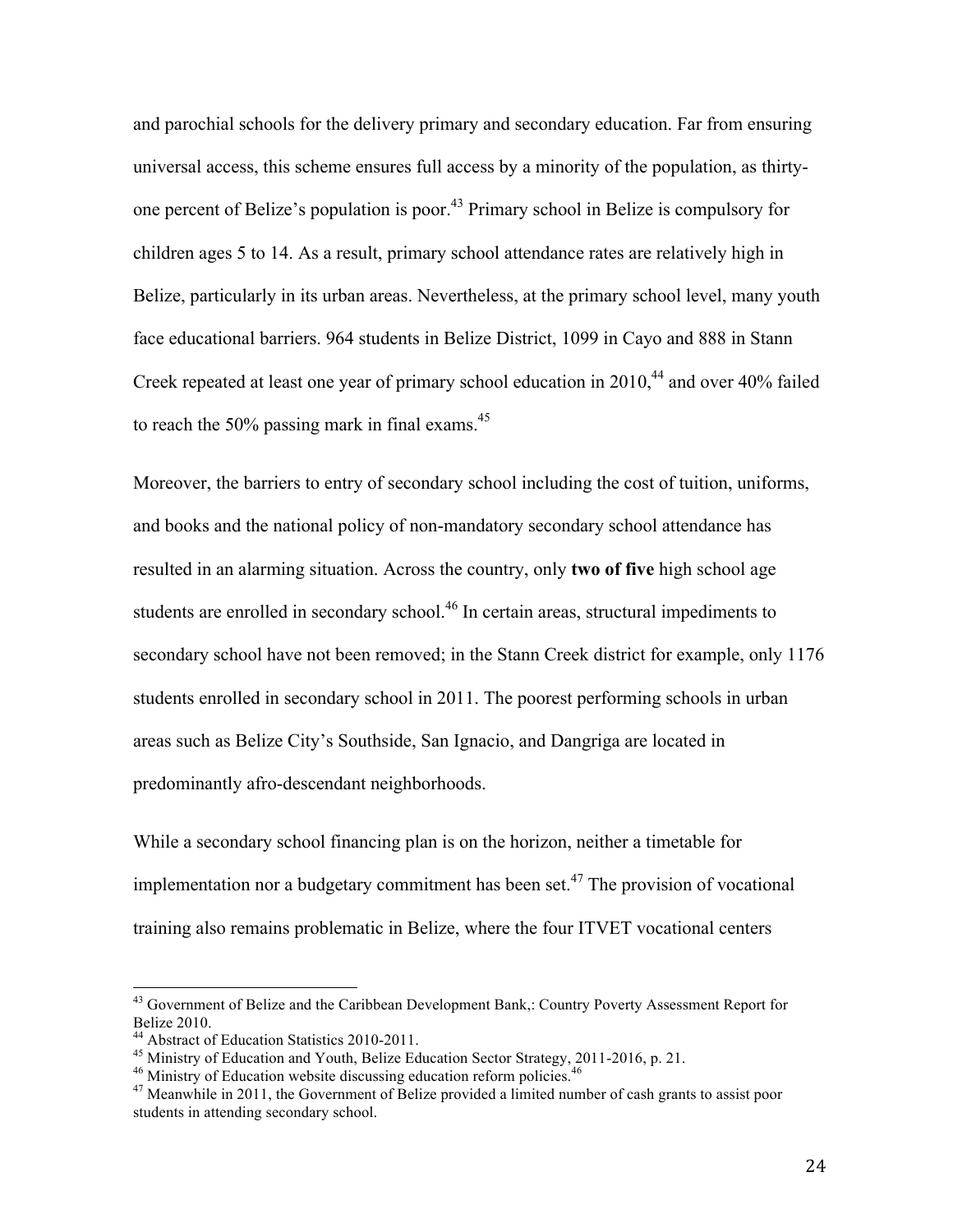established in 2001 remain grossly underutilized and have seen no increase in enrollment since their establishment.<sup>48</sup> In Belize City, the ITVET is located at the compound formerly occupied by the renowned Belize Technical College, a highly successful government supported post-secondary school that trained many health practitioners and engineers but was reorganized and eventually disbanded despite public outcry and the ITVET established in its wake. In the Stann Creek district, the ITVET Center is located several miles outside of Dangriga and remains accessible to residents Dangriga and its surrounding villages only by periodically available public bus transportation. Finally, a major obstacle to accessing alternative education in Belize is the requirement that participants in the ITVET program finish high school before entering.

Poor performance by some repeating students, particularly in secondary school, and policies disparately impacting afro-descendant youth, also impedes access and quality of education. Many secondary schools, for example, maintain a policy of refusing grades to students who cannot pay arrears on tuition fees, preventing the student from advancing and creating a situation of exclusion in violation of Article 5. Moreover, secondary schools are not mandated to allow children who have been in the juvenile justice system to continue with their education, and there is a common practice that once a juvenile has been arrested, he/she is automatically expelled from school or suspended and given so many demerits that he can no longer remain at the school. This clearly infringes the rights of the juveniles who have been arrested but not tried and convicted, and moreover, restricts their access to education under Article 5. Finally, teenage pregnancy, which is widely prevalent among afro-descendant youth, presents a serious impediment to the attainment of secondary studies.

<sup>&</sup>lt;sup>48</sup> Ministry of Education and Youth, Belize Education Sector Strategy, 2011-2016, pp. 19-22.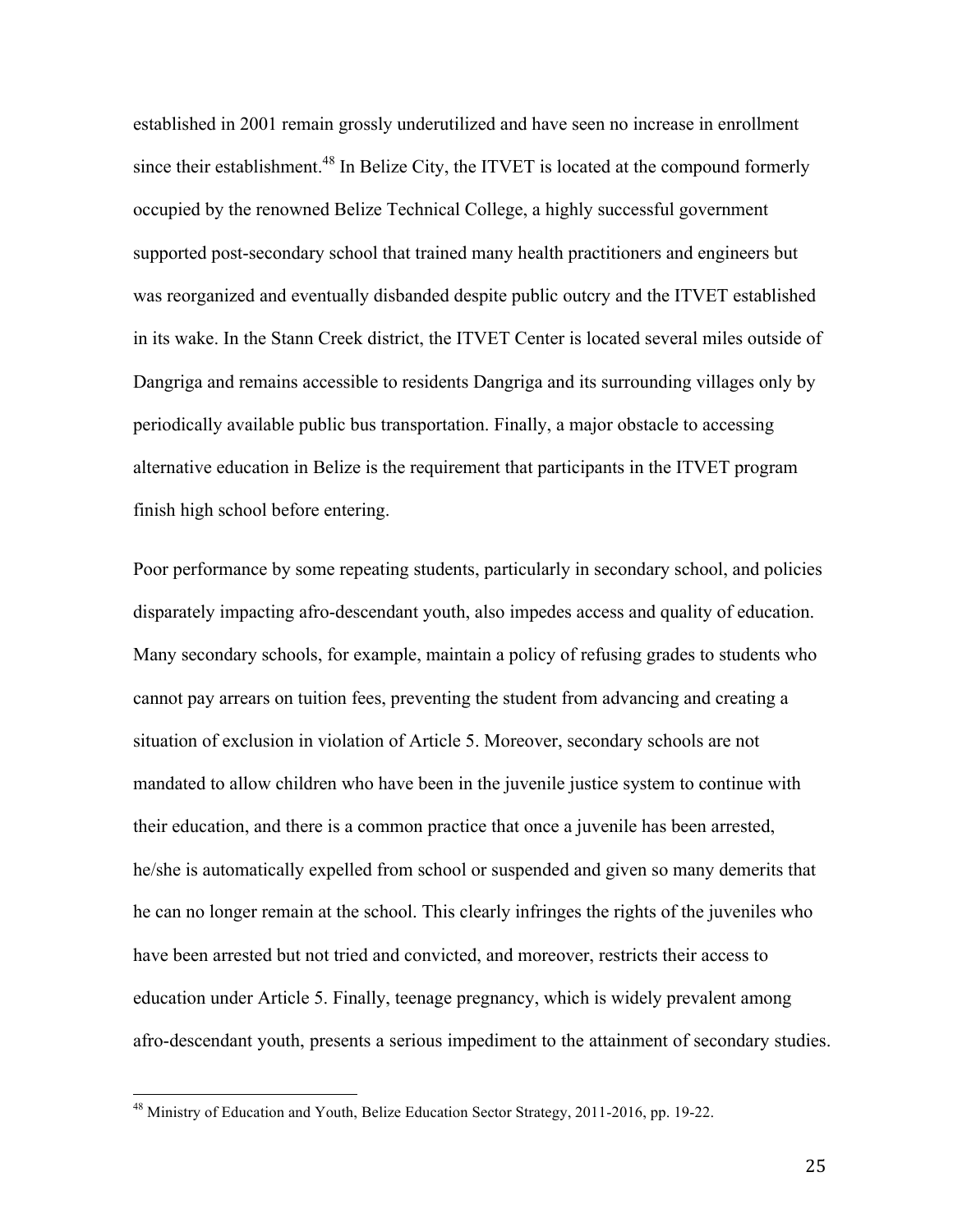As earlier mentioned, the government of Belize maintains a system of patronage of a wide network of parochial schools, including Anglican, Catholic and Methodist, and authority is delegated to these schools to set policy in the standards of admission for youth, including pregnant girls.<sup>49</sup> Thus, secondary schools are not prohibited by the Education Act nor any regulation from maintaining policies that deny admission to pregnant girls.

In addition to barriers to entry of secondary school for thousands of the country's youth, there is an unemployment crisis nationwide, unemployment having risen from 13% in 2009 to 23.3% in 2010<sup>50</sup>, the alarming statistics exacerbated by a crisis in the national secondary and tertiary school curriculum that lacks practical application to a job market in which professional and entry-level jobs are limited and in high demand.<sup>51</sup> The overwhelming evidence suggests a disparate impact on urban afro-descendant secondary school age youth who are unemployed or underemployed, and lacking in opportunities for vocational or entrepreneurship skills. While the causes of unemployment are varied, there are significant barriers faced by both Creole and Garifuna persons when entering the labour market, including a perception that a lack of access to education remains a significant contributor to high levels of unemployment among these populations.<sup>52</sup> In the case of the Garifuna, informants shared the perception that discrimination existed on the job market, employers snubbing Garifuna candidates and preferring Hispanic workers. These factors suggest that

<sup>&</sup>lt;sup>49</sup>Teenage pregnancy has been seen as a significant factor contributing to the dramtic dropoff in secondary attendance particularly in Southern Belize. "Youth Development, Teenage Pregnancy, and HIV," Presentation by Melissa Sobers, UNAIDS 2010.<br><sup>50</sup> National Budget Presentation, House of Representatives, Belize, June 2012.<br><sup>51</sup> Herbert Gayle, Nelma Mortis, J. Mossiah, J. Hewlett, M. Segura, M. Amaya: Male Social Participation in

Belize's Urban Violence, 2010.

<sup>&</sup>lt;sup>52</sup> Government of Belize and UNICEF: The Situation Analysis of Women and Children in Belize 2011: An Ecological Review, at 38.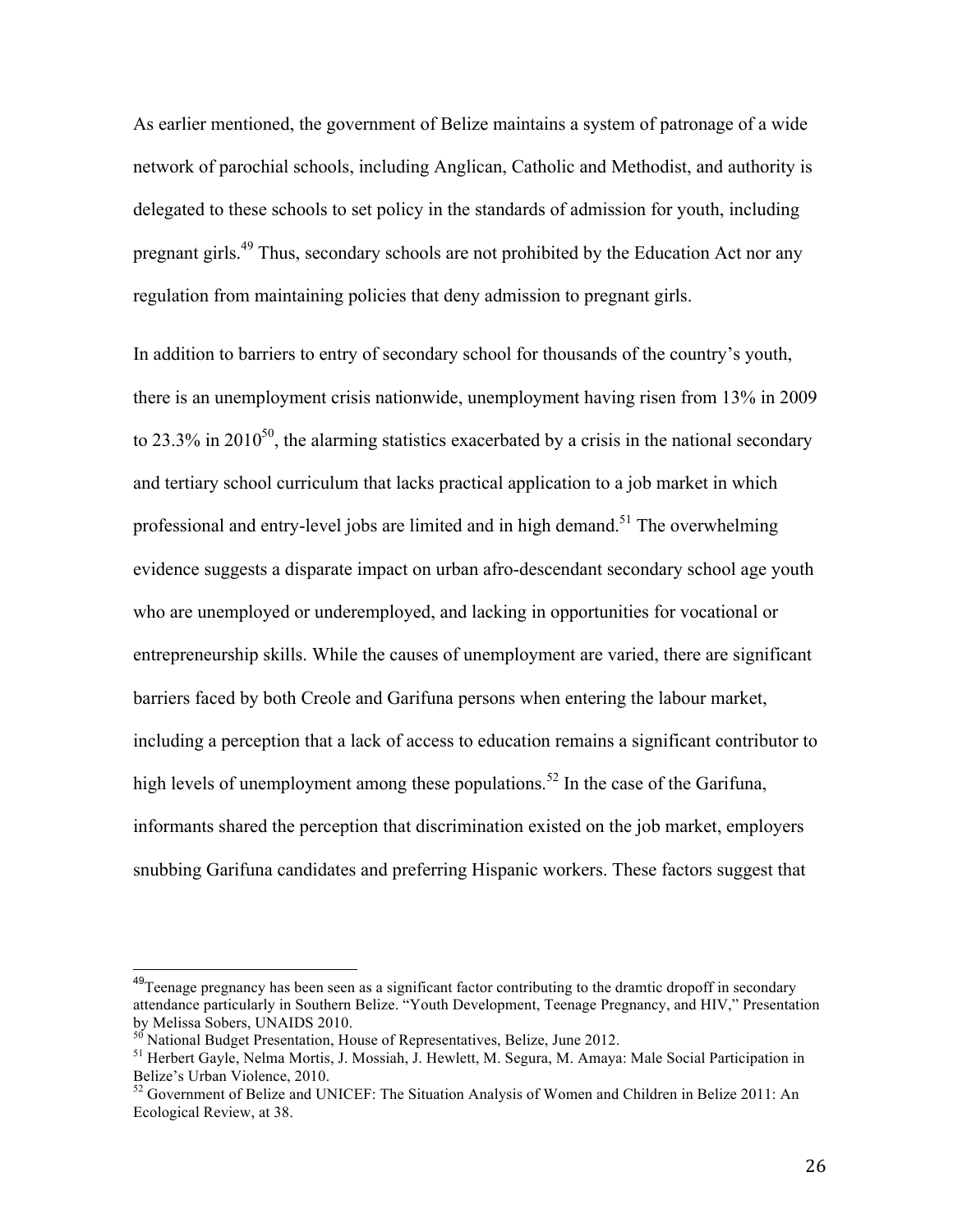social exclusion and employment barriers are becoming endemic among afro-descendant communities, in violation of Article 5.

## V. Social, Economic, and Cultural Rights

As alluded to earlier, unskilled school dropouts are likely to have fewer alternatives in the local job market with no rapidly developing industries other than tourism and the service sector, and the widespread perception is that limited entry-level jobs are highly coveted by those with more than adequate qualifications. The situation points to an urgent need for entrepreneurship skills training and start-up business assistance in order to contribute to efforts to lift underemployed Afro-descendant communities out of poverty – a recurring theme expressed by participants in surveys conducted in Belize City and Dangriga.<sup>53</sup> Adding to the litany of concerns for established entrepreneurs are prohibitive start up costs including duties and license fees and a lack of access to affordable credit for microbusinesses.<sup>54</sup> The lack of small business promotion, training in distribution, marketing, and advertising, credit, affordable solutions, and the need for transportation of raw materials, storage, processing, and labeling were also common drawbacks. The Youth Business Trust is one model with the potential for success; however, the program trains only a handful of entrepreneurs each year, and has not been able to secure sufficient resources for expansion to a wider cross-section of the target population.

Belize City and Southern Belize exhibit the most severe evidence of patterns of exclusion and de facto discrimination. Belize's Southside is comprised of an intricate web of family lines and social networks; therefore, the ecological challenges of crime, infrastructure and

 $^{53}$  Caribbean Development Bank/Government of Belize: Country Poverty Assessment Report, 2010.<br><sup>54</sup> National SME Consultations January 26, 2012, March 29, 2012, April 24, 2012.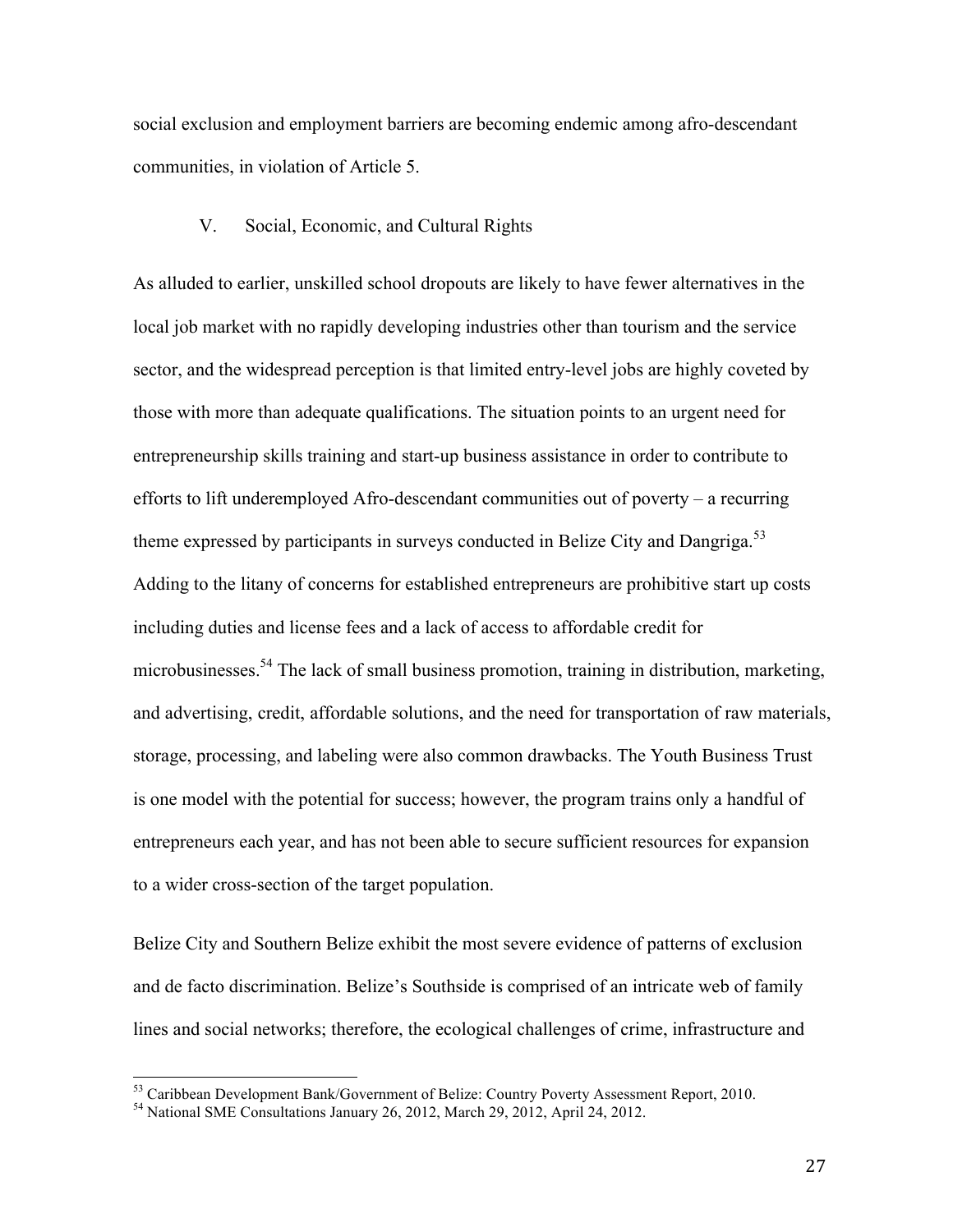unemployment are magnified and have ripple effects across the Southside, ghettoizing and redlining the area and making it impervious to economic opportunities. The Banana Belt of rural Stann Creek and Northern Toledo, which accommodates one of Belize's major industries contributing US \$30 Million per annum, employs almost exclusively Mestizo workers originating from Belize and neighboring countries.<sup>55</sup> Moreover, the industry has not resulted in the level of vocational training opportunities that could assist in lifting rural families out of poverty. The overall picture is that a significant subgroup which encompasses rural workers and the out of school Afro-descendant youth population is being deprived of its right to participate in the Belizean economy, in contravention of Article 5.

The need for cultural exposure among young Afro-descendants should also be examined by the Committee, particularly in light of the barriers to education and training discussed above. In Belize, few programs exist that provide a nurturing space for the expression of youth talents or to develop their skills in areas in which the national curriculum is devoid, such as artistic expression.<sup>56</sup> A handful of arts related programs are offered in locales such as Placencia, the San Ignacio area, Corozal, and Belize City; however, these remain unavailable to many at risk youth due to unaffordable fees and the seasonal or short term basis upon which they are offered. The de facto exclusion of Afro-descendant youth from artistic and cultural life and training limits them from pursuing alternative paths of employment in violation of Article 5(v). Moreover, the lack of cohesive programs, policies, plans to increase participation by Afro-descendants in cultural life and training leaves Belize in violation of Article 5(vi). As a UNICEF report notes, "Supporting the equitable

<sup>&</sup>lt;sup>55</sup> Jerry Enriquez and Marion Cayetano, Belize Country Strategy for the Banana Industry and Socio-cconomic Development of Stann Creek and Northern Toledo districts (2011-2016), July 2011.<br><sup>56</sup> Review of the Festival of the Arts prepared by Nyasha Laing, Consultant to the Institute of Creative Arts,

June 2008.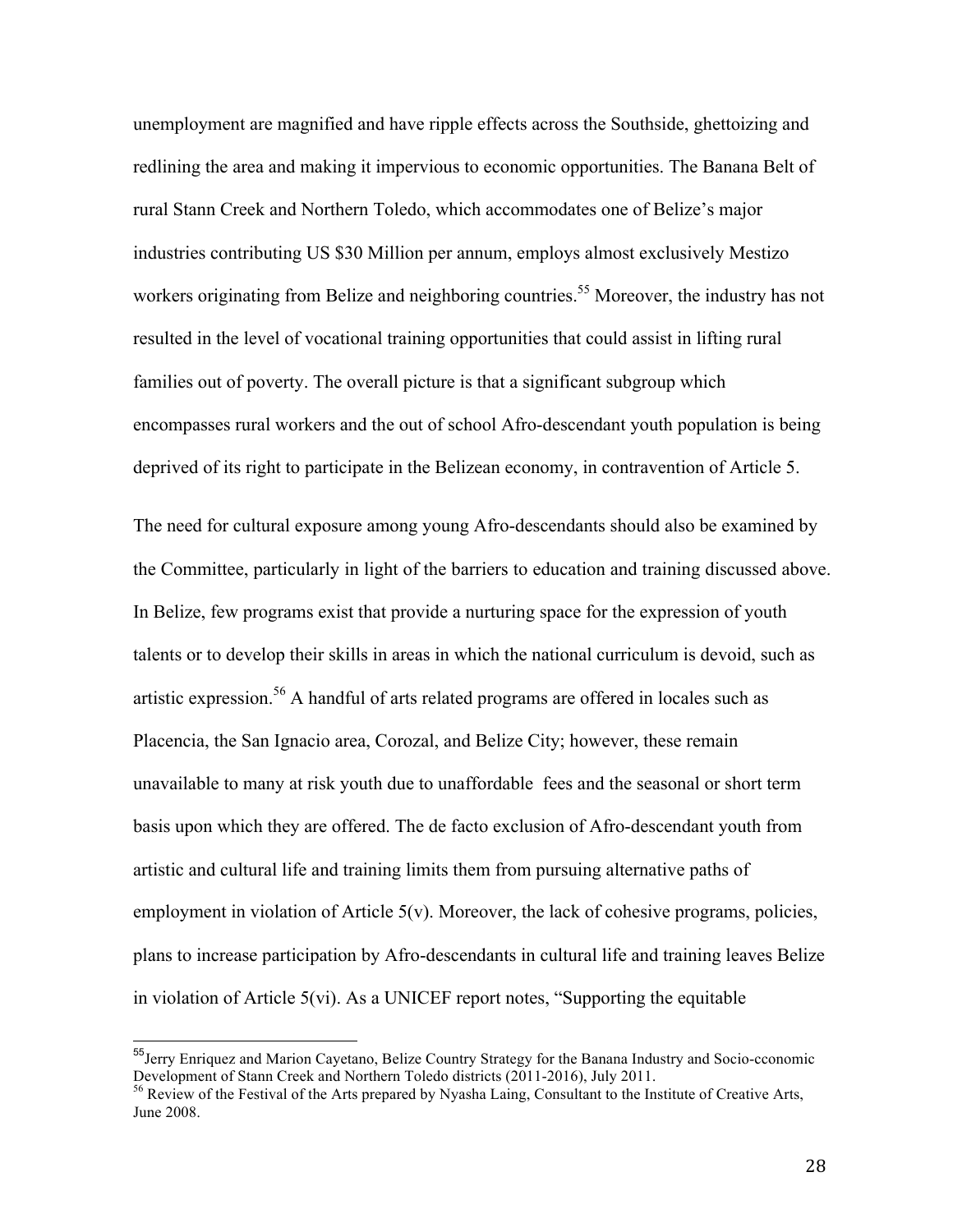participation of all cultures increases participation, strengthens the attainment of equity in all domains and increases cultural identity and a sense of belonging.<sup>57</sup> However, despite the overwhelming interest of the public in arts disciplines and creative expression, there is in Belize no national music school, no government-subsidized center for drama, dance, or the visual arts that would serve the general population, no concerted effort to strengthen or support arts training or cultural exposure by teachers and students in disadvantaged schools, and most importantly, no unified curriculum for the provision of arts training in schools.

Finally, Afro-descendant communities face additional hardships impeding a decent quality of life58, including their inability to obtain decent housing. Southside families interviewed for the 2010 Gayle Report describe housing structures ranging from makeshift constructions to dilapidated wooden houses infested with rodents and wood lice and prone to constant flooding, plumbing leaks and electrical problems. Moreover, the structure of land ownership and occupancy on the Southside creates problems in the delivery of housing assistance programmes. Belize City is full of abandoned lots, undeveloped areas having no electricity or water lines, and neighborhoods crowded with multi-family houses in which families have lived for generations. In the case of the latter, having inherited land from family on which they have lived, or squatted permanently, occupants are often unable to establish a record of ownership, and as a result are prohibited by law from receiving benefits from Ministry of Housing and government-assisted NGO programs. Poor families generally cannot access

 $<sup>57</sup>$ Government of Belize and UNICEF, The Situation Analysis of Women and Children in Belize, 2011: An</sup> Ecological Review, at 12.<br><sup>58</sup> The right to public health for the Afro-descendant population is also compromised in the absence of

programs that address the specific cultural risk factors affecting Afro-descendant communities. In 2007, the adult (15-49 years of age) prevalence of persons living with HIV/AIDS in Belize was the fifth highest amongst all Latin American and Caribbean countries (Country Poverty Assessment, p. 152). On average, Creole and Garifuna males exhibit higher risk factors for the disease, with a larger percentage reporting multiple partners and a preference for no condom usage. (Sean Sebastian, National Sexual Behavior Study, Belize, 2011.)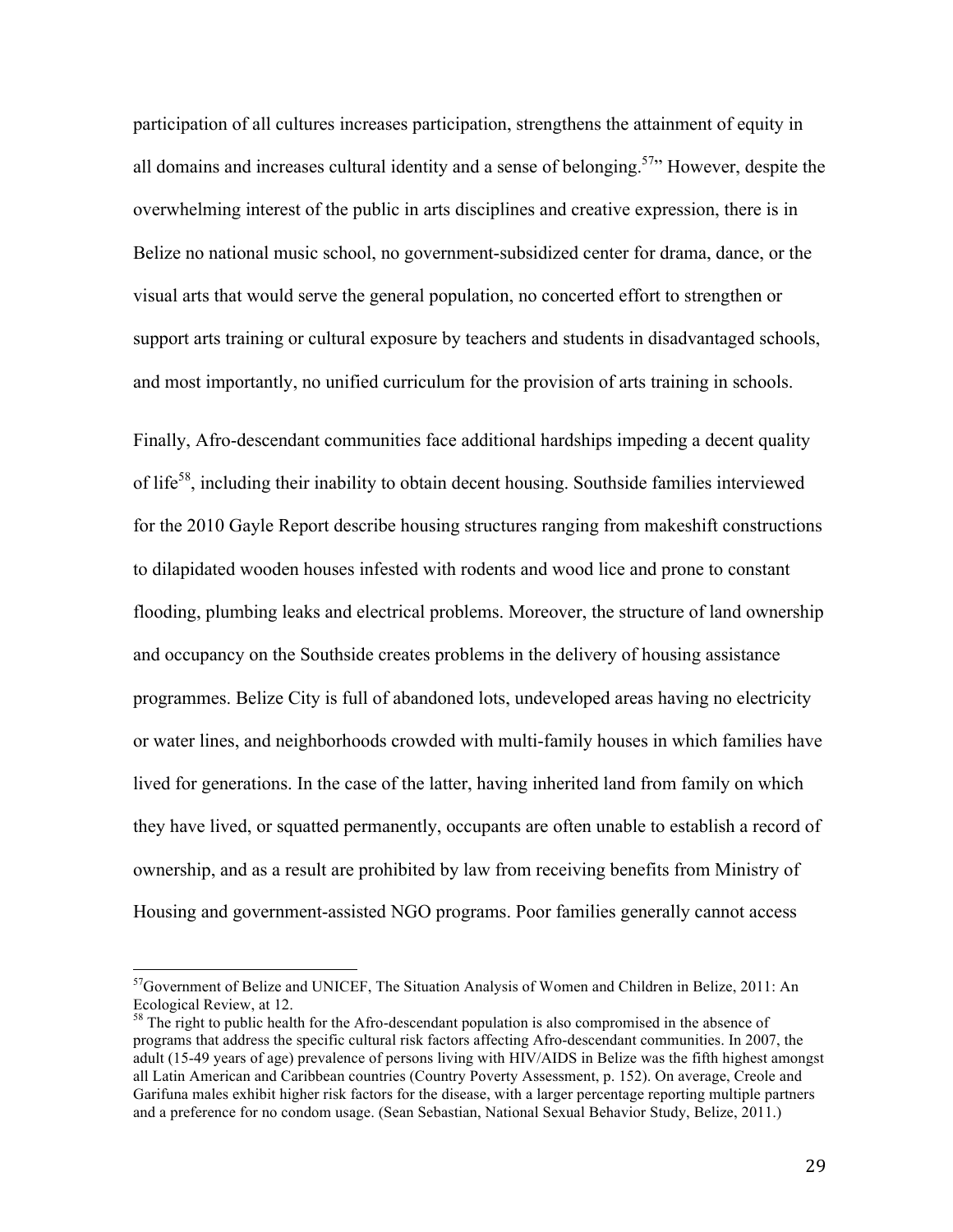construction and rehabilitation loans as average interest rates are prohibitive, between 12% and  $16\%$ <sup>59</sup> Overwhelmingly, Afro-descendant residents on the Southside find themselves with little agency to improve their standard of living. **Urgent and concrete measures must be taken to ameliorate these prevailing socio-economic conditions, pursuant to Article 5 of the Convention.** 

#### VI. Education and Information

Multicultural education and public information in Belize exist on an ad hoc basis, and are not sufficient to counter long-held negative stereotypes and stigmas towards Afrodescendants. NICH was established in 2003 as the cultural arm of the government, encompassing the national Museum and Houses of Culture, the Department of Archeology, the Institute of Creative Arts, and the Institute of Social and Cultural Research. Through its work in the respective fields of archeology, cultural expression, arts administration, and research and education, the agency has been able to contribute to the promotion of tolerance and diversity in Belize. In July 2012, the institution embarked upon national consultations with cultural workers and other stakeholders, aimed a producing National Culture Policy. While NICH's accomplishments in its ten-year existence are noteworthy, it is a relatively new organization and faces challenges of governance and vision, as well as the underresourcing of its programs, with the entire budget totaling just over \$9 million $60$ . Furthermore, the cultural programs developed by NICH and its partners have not been adequately incorporated into curriculum at the primary, secondary, or tertiary levels. For example, comprehensive materials developed by two University of Belize professors for the

 $^{59}$  Adele Catzim-Sanchez, Youth and Community Transformation Report and Proposal, at 23.<br><sup>60</sup> By far, the largest percentage of NICH's annual budget is allocated to the Institute of Archeology for the maintenance and excavation of national archeological sites and the maintenance of certain national parks.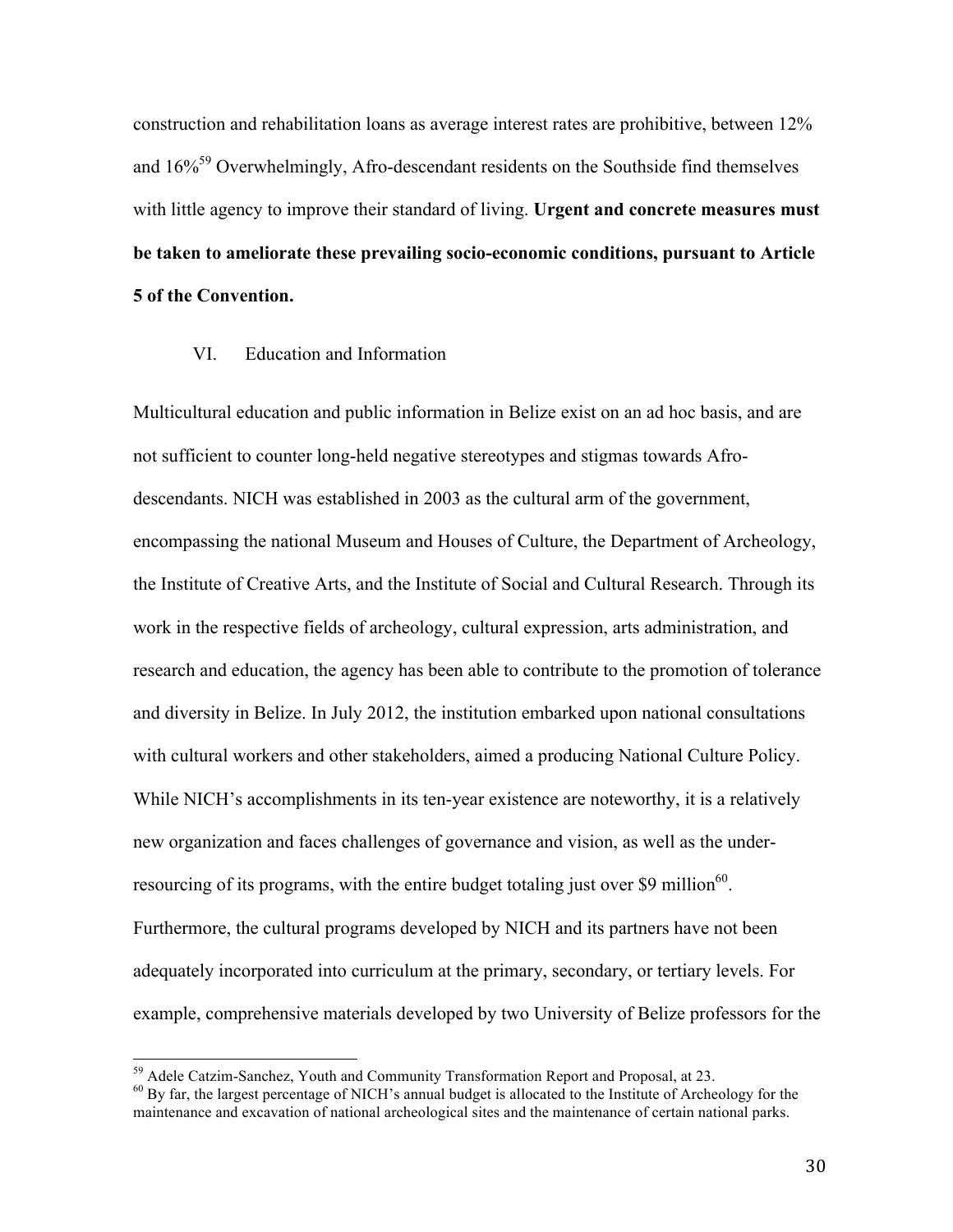teaching of the African and Mayan History curriculum were piloted in several primary schools in 2004. However, notably, while the materials were adopted by the Ministry of Education as part of its core social studies curriculum, there was no effort to provide training or orientation to teachers at the primary level in the comprehension and application of the materials, and the overall response by schools was poor.<sup>61</sup> Furthermore, although a number of books were reproduced, support for the further dissemination of the materials was lacking and they remained in limited circulation.<sup>62</sup>

### VII. Priority Recommendations to the Committee

Based on the findings of this report, the Coalition submits the following recommendations:

- 1. To amend all relevant legislation to incorporate the non-discrimination and equal protection provisions of the Preamble to the Belize Constitution, and to enact nondiscrimination legislation where necessary;
- 2. To establish and provide adequate resources for a national commission that works to encourage policies, organizations, and education that combat racial discrimination and foster mutual understanding;
- 3. To implement a national plan of action for human rights that includes legal reforms and training programmes immediately impacting the social, cultural, and economic rights of Afro-descendants under Article 5;

 $61$  Interviews with Dr. Joseph Iyo, 23 July, 2012; Interview with an official from Quality Assurance Development Services, a division of the Ministry of Education, 25 July, 2012.<br><sup>62</sup> The curriculum and textbook were developed by University of Belize Professor Joseph Iyo and Professor

Angel Cal and implemented at the third form level in primary at select schools.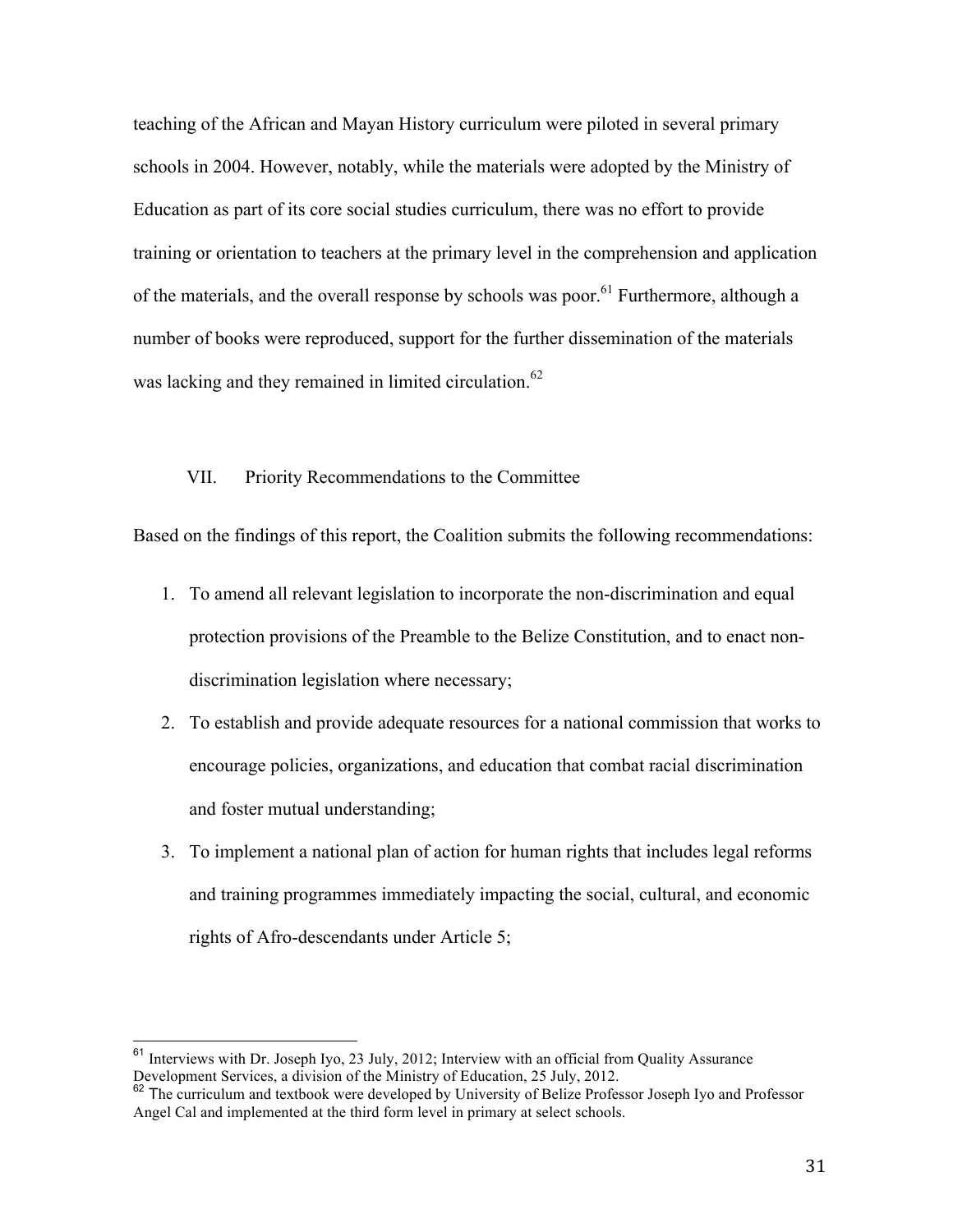- 4. To include indicators of racial origin in all official statistics, in particular, statistics related to standard of living and education;
- 5. To take all necessary actions to implement recommendation # 13 of the Universal Periodic Review 2009 and to ensure that diversity, human rights, and community policing training are implemented at the Police Academy and incorporated into the required continuing education modules for all senior law enforcement officers, including Commissioner, Assistant Commissioner, and CEO of Police;
- 6. To take all necessary actions to implement recommendation #14 of the 2009 Universal Periodic Review, "to strengthen the office of the Ombudsman and the police department's office of internal affairs in order to improve capacity to hear and investigate complaints;"
- 7. To universally implement multicultural curricula at the primary and secondary school levels and to support public education programs that promote diversity, tolerance, Afro-descendant history and cultural heritage;
- 8. To implement inter-cultural bilingual Kriol-English and Garifuna-English language teaching programs reflective of the language education policies of UNESCO;
- 9. To commit to raising and investing resources to support the specific initiatives and expansion by the Community Policing Unit of the Belize Police Department in gangaffected areas;
- 10. To implement recommendation #36 of the 2009 Universal Periodic Review, "to step up programs aimed at eradicating poverty and improving social indicators, including health and education;"